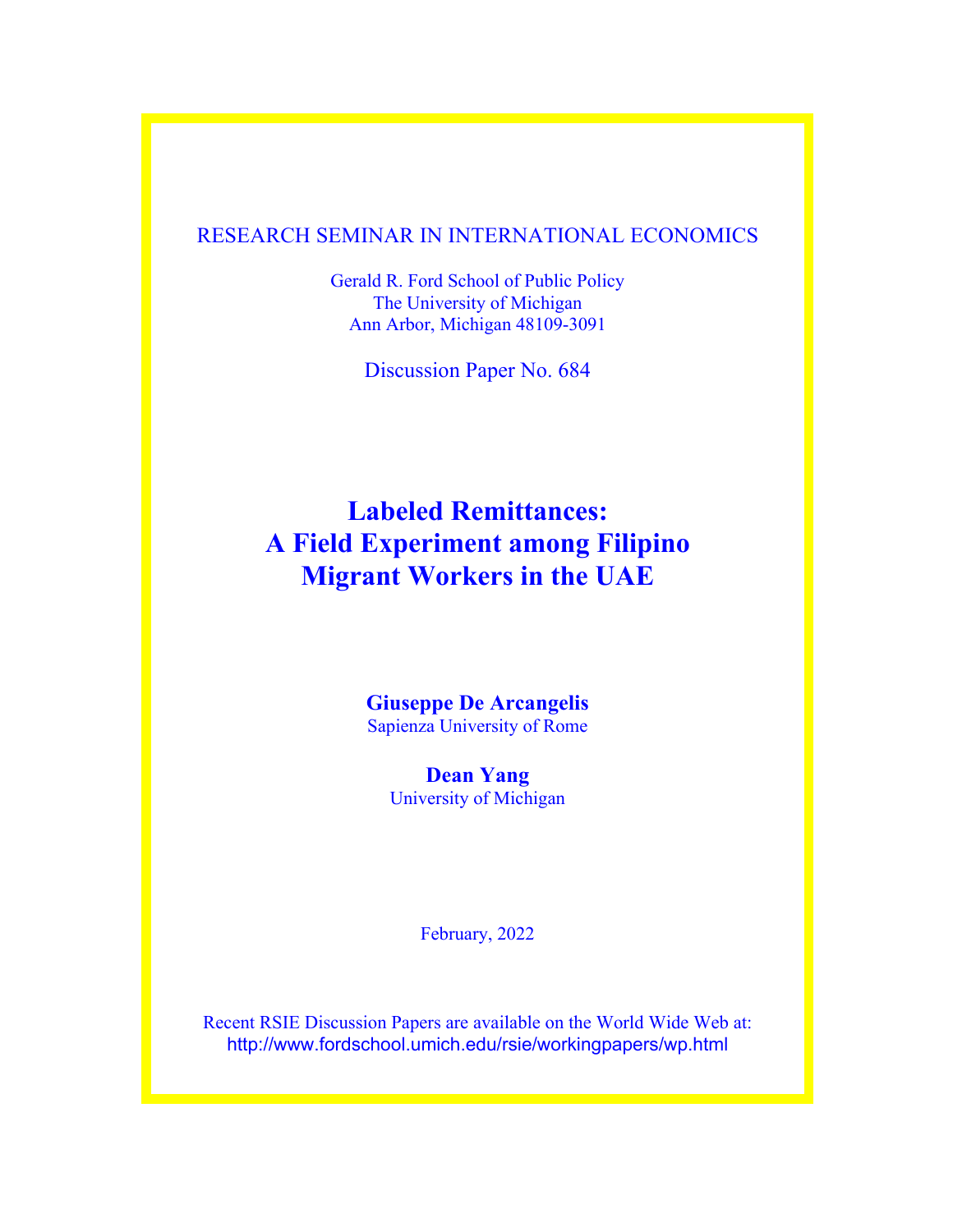# Labeled Remittances

# A Field Experiment among Filipino Migrant Workers in the UAE<sup>\*</sup>

Giuseppe De Arcangelis† Dean Yang§

This Version: February 2022

#### **Abstract**

We conducted a randomized experiment of the impact of remittance labeling among Filipino migrant workers in the UAE. The ability to label remittances with the migrant's intended uses leads migrants with low levels of baseline (pre-treatment) remittances to increase their remittance levels. There is no effect of labeling for migrants with initially higher remittance levels. We also examined impacts of remittance labeling on household expenditures in treated migrants' remittance-recipient households in the Philippines. The labeling treatment does not lead to higher expenditures on uses that migrants report as priority items (in the full sample or in subsamples split by baseline remittances). There is only weak or mixed evidence that labeling leads to actual changes in household expenditures towards the purposes preferred by migrants.

Keywords: RCT, Philippines.

JEL Classification Codes: F24, O15, D19, C9.

†Department of Social Sciences and Economics, Sapienza University of Rome,

giuseppe.dearcangelis@uniroma1.it

<sup>∗</sup> We thank Yuna Liang and Peter Srouji for top-notch management of this research project. We also thank Jaimon Jacob and Raphael Emmanuel Cruz Arcangel from UAE Exchange for supporting and facilitating the research partnership with IPA. We thank IDS Research & Consultancy for their assistance in data collection activities in UAE. We thank Grey Chain Technology for developing the mobile application Padalapp for this project. We thank all members of our data collection teams for their hard work and dedication in collecting high quality data. We received IRB approval from Innovations for Poverty Action, approval number 14443. This study is registered in the AEA RCT Registry, ID AEARCTR-0002554.

 $$$ Department of Economics, University of Michigan, deanyang@umich.edu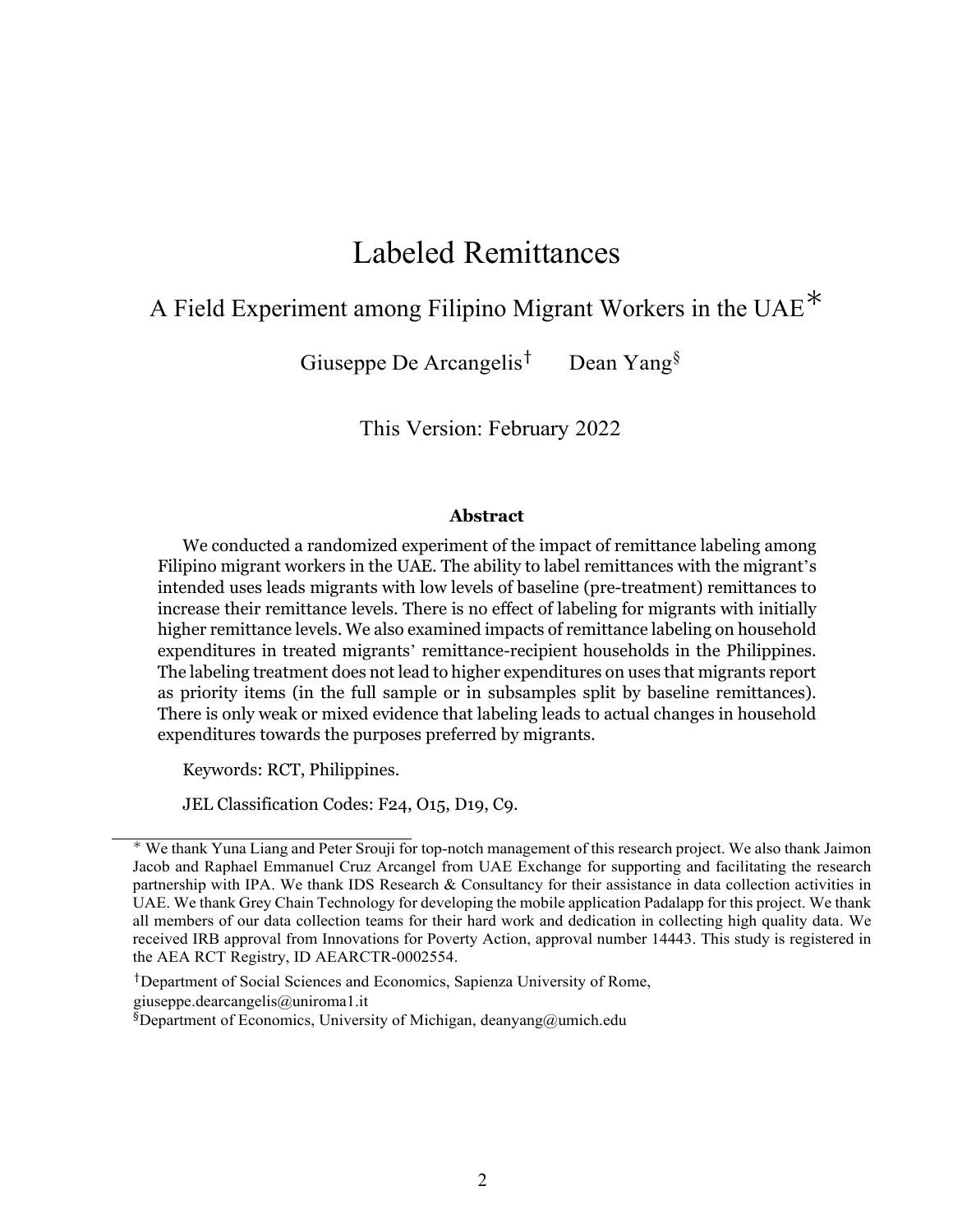### **1 Introduction**

Migrant remittances are one of the largest international financial flows to developing countries (World Bank 2021), but we are still learning what policies might increase their development impact. A key barrier to maximizing the development potential of remittances is that migrants who are sending these funds have limited ability to monitor or control how they are used by beneficiaries.

Migrants' preferences on how remittances should be spent often differ from the beneficiaries' preferences. Migrants often have a stronger preference that remittances be used for purposes that may have general development benefits in the long run, such as investment (in physical or human capital) or savings. However, beneficiaries often favor using these funds for immediate consumption (Ashraf et al 2015). These competing preferences, coupled with the migrants' limited control of funds, leads to migrants sending fewer remittances than they otherwise might (DeArcangelis et al 2015).

This project seeks to address this barrier by testing the impact of a simple, scalable and low-cost mechanism that allows migrants to both signal their preferences and exert greater control over the funds they send: labeled remittances. Through this mechanism, migrants are given the option to "label" their remittance with its intended purpose(s). The label is transmitted to the beneficiary along with the remittance amount. Simple labeling can potentially allow migrants to direct remittances to particular uses, and research suggests that it may be as effective as more direct mechanisms of control. In addition, labeling remittances may be less costly and more easily scalable than other approaches for directing remittances to specific uses.

The labeling mechanism is administered through a smartphone app called Padalapp. With the app, users can easily track the remittances they send to multiple recipients. When they record a remittance, they can notify their recipient via a free SMS or through a preferred smartphone application (e.g. WhatsApp). This notification can include a remittance label. The research team collects data via the app, tracking the remittances sent while also pushing weekly surveys to capture any remittances the migrant may have forgotten to record.

The logic behind the intervention design is that labeling will improve migrants' ability to direct remittances to their preferred uses, which will then lead to migrants sending more remittances and recipient households increasing expenditure on areas that migrants specify. To investigate the impacts of remittance labeling, we examine three categories of primary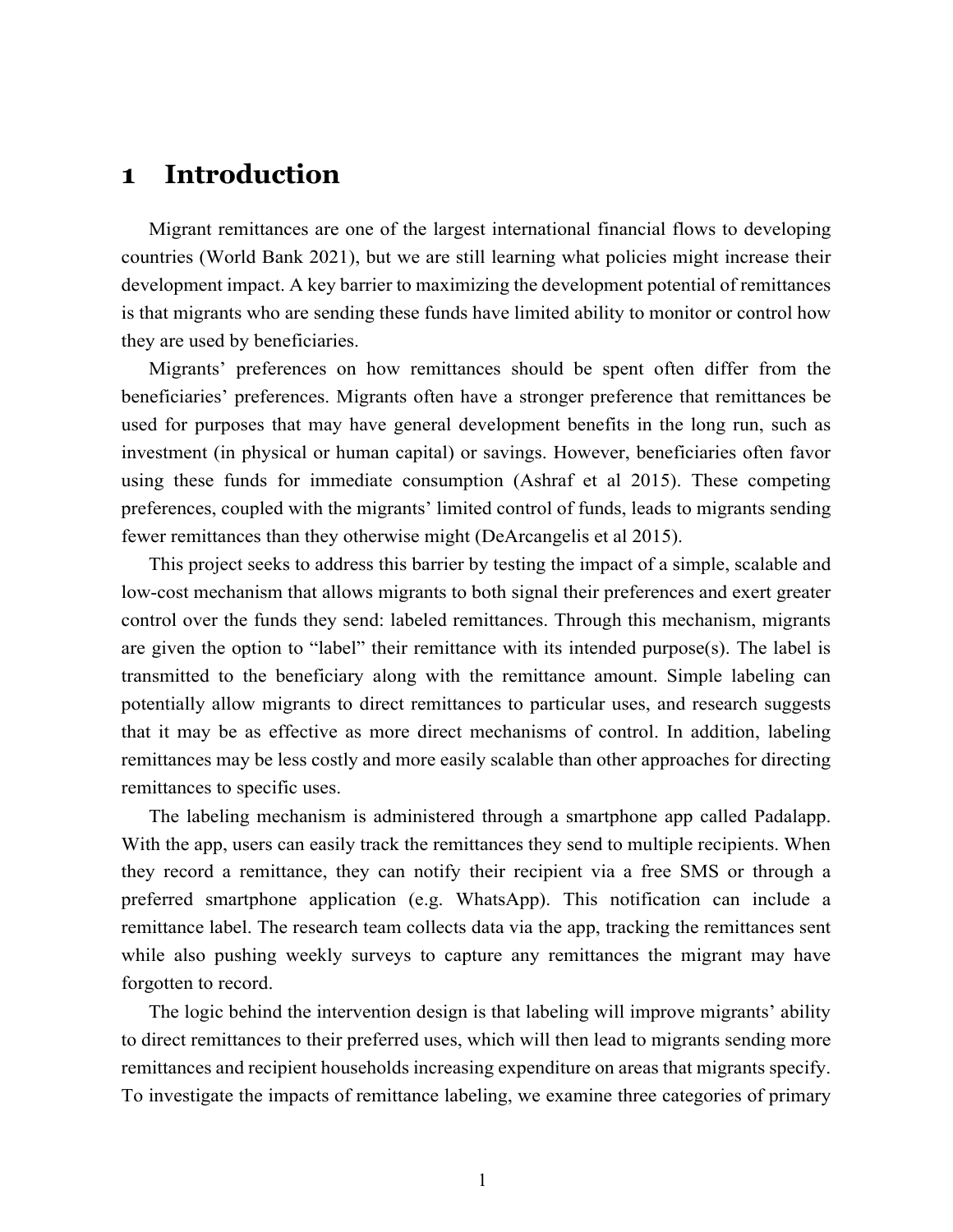outcomes – migrant participants' use of the labeling function, remittance volumes sent by migrant participants, and expenditure in households to which migrants remit back home.

The paper is organized as follows. In the next section we describe the experimental design. In Section 3 we provide take-up statistics. Section 4 presents the methodology and the econometric specification. The empirical results are shown in Section 5, and Section 6 concludes. Additional empirical results are reported in the Appendix.

### **2 Experimental Design**

The study is implemented through a randomized controlled trial (RCT). A random subset of the study sample is offered a remittance labeling product (treatment group) while the remaining sample was not offered any labeling product (control group). A comparison of the two groups allows us to understand the causal impact of the ability to label remittances.

The study took place between 2018 and 2020. A baseline survey was first launched in September 2018 (wave 1), which was suspended in November 2018 after reaching half of the sample size while we worked with UAE Exchange to formalize our research partnership. The second half of the baseline (wave 2) resumed in February 2019 and ended in August 2019.

While participants were recruited on a rolling basis, they all experienced a 30-week followup period starting from the date of recruitment (baseline interview). By week 4, those who had complied with the participation requirements were considered retained while the others were dropped from the study. The retained participants were randomly assigned to the treatment or control group. Those assigned to the treatment group were randomly selected to receive the intervention starting week 6/7/8/9. All respondents, regardless of treatment assignment, completed the study after week 30, when an endline phone survey was administered.

The last endline survey interviews were completed in April 2020, marking the end of all data collection activities in this project.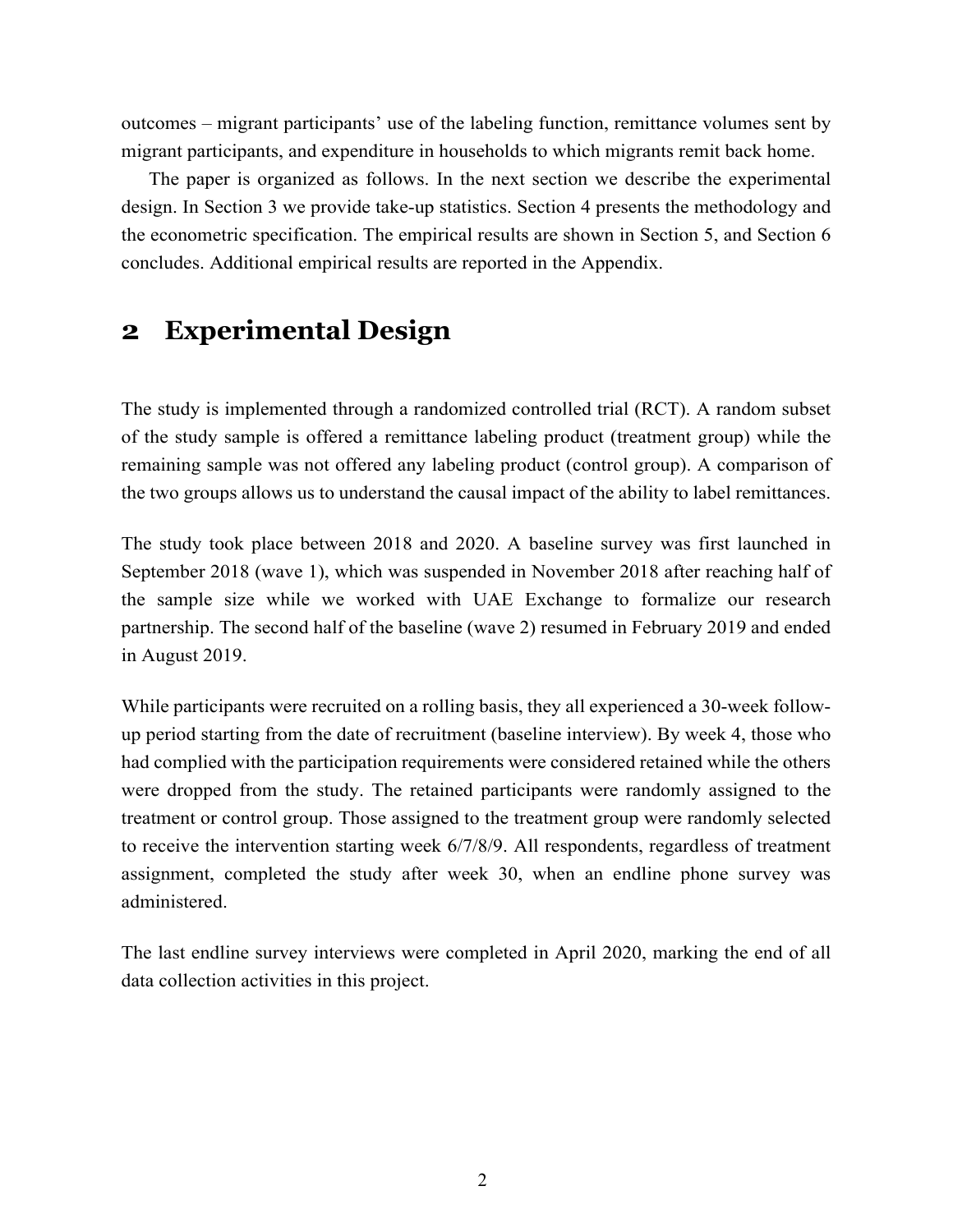### **Figure 1: Data collection timeline**

Participant journey from week 0 to week 30



Half of our study sample was recruited via face-to-face intercepts of Filipino migrant workers (OFW) in the UAE at locations frequented by Filipino migrants. The other half of the sample was recruited in the context of a partnership between Innovations for Poverty Action (IPA) and UAE Exchange, a global money transfer operator. This second half of the sample was enrolled and surveyed at UAE Exchange branches.

Study participants are migrant workers from the Philippines living and working in Dubai and Sharjah in the United Arab Emirates (UAE). Participants consented and enrolled in the study via face-to-face intercepts in locations frequented by Filipino workers. Participants were expected to continue working in the UAE for the next twelve months and explicitly declared to agree to the study protocols (i.e. usage of the mobile application called "Padalapp" to record remittances, commitment for the whole twelve-month period, be available to answer weekly survey, etc.).<sup>1</sup>

Overall, 85 percent of respondents were recruited in Dubai and 15 percent in Sharjah. Approximately 50 percent were recruited inside the branch premises of UAE Exchange, and the rest were recruited in public areas where Filipinos frequently gather.

A total of 8,248 OFWs were initially recruited for the study and signed up for Padalapp. However, some individuals showed imperfect adherence to the study's data collection expectations with regard to remittance recording. We therefore considered a study participant to be retained in the sample only if they responded to at least two out of the first

l

 $<sup>1</sup>$  The list of questions that the migrants should agree with is available from the authors.</sup>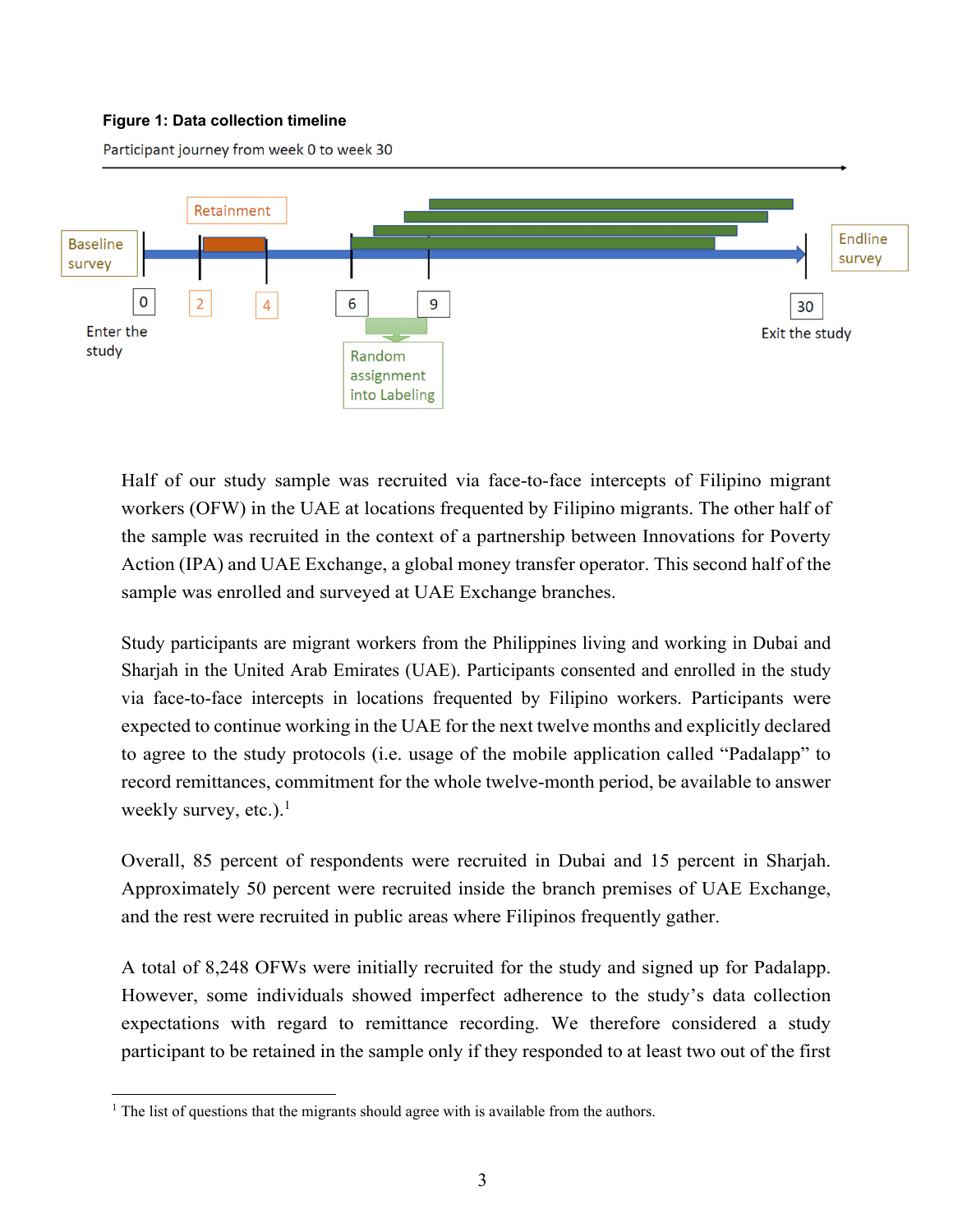four weekly remittance surveys regardless of whether they actually recorded any remittances (see Section 4.5.2 for more on the weekly surveys). Through this sampling process we retained 4,458 migrant respondents, forming the study's migrant sample. The retention rates were similar regardless of location: 54 percent and 56 percent were retained in Dubai and Sharjah, respectively. 56 percent of those recruited within UAE Exchange branches were retained and 52 percent of those recruited elsewhere. Table 1 shows that the characteristics of the retained and non-retained sample are similar. The screening criteria of this study has not led to the exclusion of potential participants of certain observable characteristics, suggesting the retention criteria did not significantly limit the generalizability of the study's findings to the larger population of interest.

| Table 1: Sample characteristics by retention status         |                 |                     |
|-------------------------------------------------------------|-----------------|---------------------|
| <b>Migrant respondent characteristics</b>                   | <b>Retained</b> | <b>Not retained</b> |
| Respondent is female                                        | 74%             | 66%                 |
| Respondent is single                                        | 54%             | 53%                 |
| Respondent has children                                     | 54%             | 57%                 |
| Average age in years                                        | 35              | 37                  |
| Average years of stay in UAE                                | 6.6             | 6.5                 |
| Monthly income is above median (AED 3001 or above)          | 55%             | 53%                 |
| Respondents' occupation:                                    |                 |                     |
| Sales and related                                           | 20%             | 19%                 |
| Office and admin support                                    | 21%             | 18%                 |
| Personal care and service                                   | 10%             | 11%                 |
| Food preparation and serving                                | 9%              | 12%                 |
| Frequency of remittances to target household is monthly     | 85%             | 84%                 |
| Average monthly remittance amount to target household (AED) | 1311            | 1220                |
| <b>Household respondent characteristics</b>                 |                 |                     |
| Household respondent is female:                             | 74%             | 74%                 |
| Household respondent is migrant participant's:              |                 |                     |
| Parent                                                      | 48%             | 46%                 |
| Sibling                                                     | 20%             | 18%                 |
| Spouse                                                      | 10%             | 12%                 |
| Child                                                       | 12%             | 13%                 |
| Household respondent's residence in the Philippines:        |                 |                     |
| <b>CALABARZON</b>                                           | 19%             | 20%                 |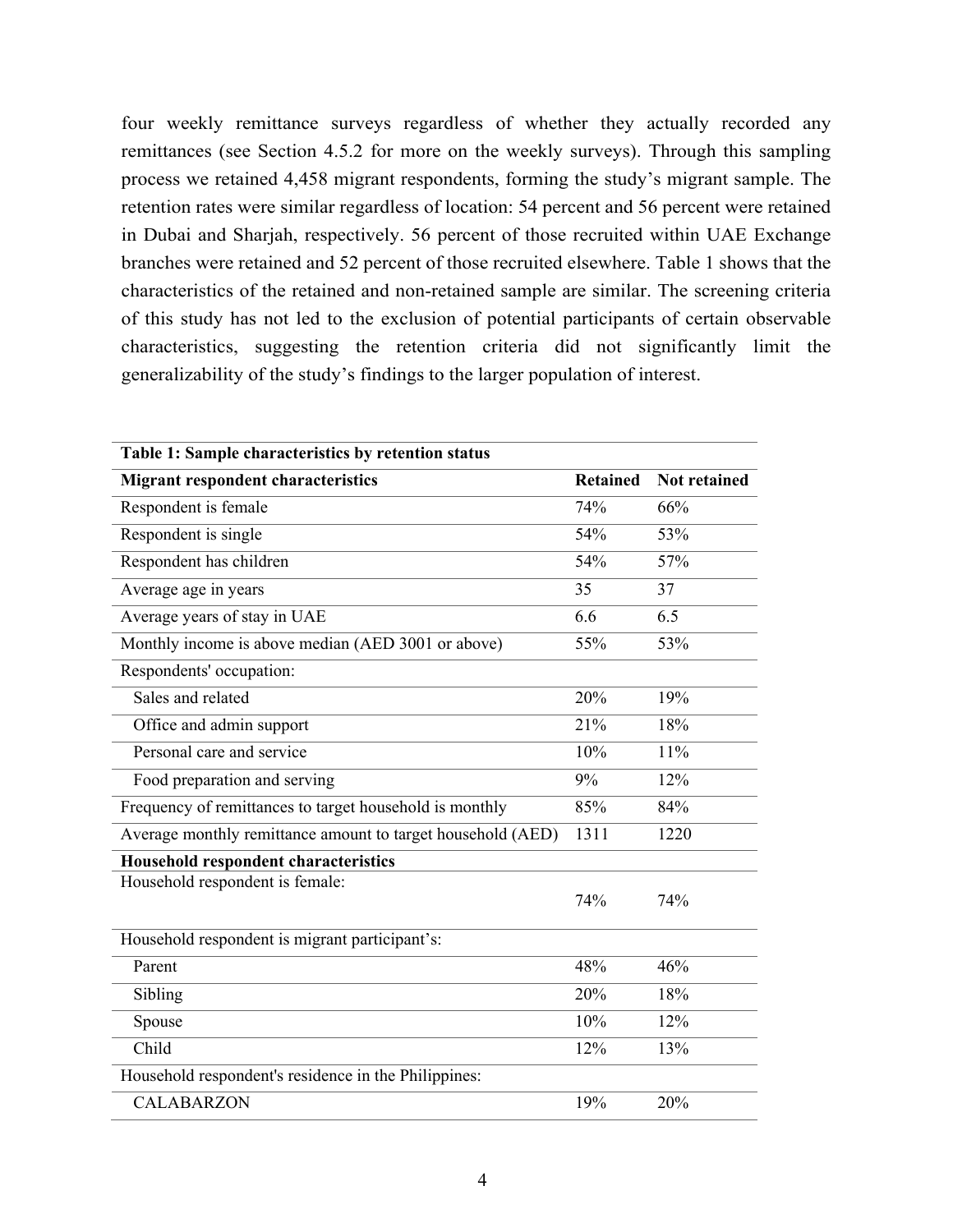| National Capital Region | 8%    | $19\%$ |
|-------------------------|-------|--------|
| Central Luzon           | $7\%$ | $7\%$  |

### **2.1** Randomization

l

Retained participants were randomly assigned to either treatment or control groups.<sup>2</sup> To check whether the randomization achieved this comparability, we conduct balance tests on key observable characteristics. Table 2 shows there are no statistically significant differences between the treatment and control groups in terms of baseline indicators. In other words, the randomization successfully created two comparable groups.

| Table 2: Balance on baseline migrant characteristics  |                  |                |                   |              |  |
|-------------------------------------------------------|------------------|----------------|-------------------|--------------|--|
|                                                       | <b>Treatment</b> | <b>Control</b> | <b>Difference</b> | $\mathbf{P}$ |  |
| Sample size                                           | 2213             | 2245           |                   |              |  |
| <b>Migrant respondents</b>                            |                  |                |                   |              |  |
| Female                                                | 0.74             | 0.75           | 0.01              | 0.49         |  |
| Single                                                | 0.58             | 0.59           | 0.01              | 0.58         |  |
| Respondent has children                               | 0.52             | 0.55           | 0.03              | 0.08         |  |
| Age in years                                          | 34.61            | 34.62          | 0.01              | 0.95         |  |
| Years in UAE                                          | 6.61             | 6.62           | 0.01              | 0.92         |  |
| Monthly income is above median (AED<br>3001 or above) | 0.56             | 0.54           | $-0.02$           | 0.30         |  |
| Respondents' occupation:                              |                  |                |                   |              |  |
| <b>Sales</b>                                          | 0.20             | 0.20           | $-0.00$           | 0.99         |  |
| Admin                                                 | 0.21             | 0.22           | 0.00              | 0.91         |  |
| Personal services                                     | 0.10             | 0.11           | 0.01              | 0.31         |  |
| Food services                                         | 0.09             | 0.09           | $-0.00$           | 0.68         |  |
| <b>Household respondents</b>                          |                  |                |                   |              |  |
| Household respondent is female                        | 0.76             | 0.75           | $-0.01$           | 0.36         |  |
| Household respondent is migrant<br>respondent's       |                  |                |                   |              |  |
| Parent                                                | 0.50             | 0.49           | $-0.01$           | 0.47         |  |

 $2$  The randomization was conducted using Stata. The research team assigned a unique random number to each participant on the list and then sorted the list in ascending order. We then assigned the first half of the list to the treatment group and the second half to the control group. The Stata program allows us to replicate the randomization results.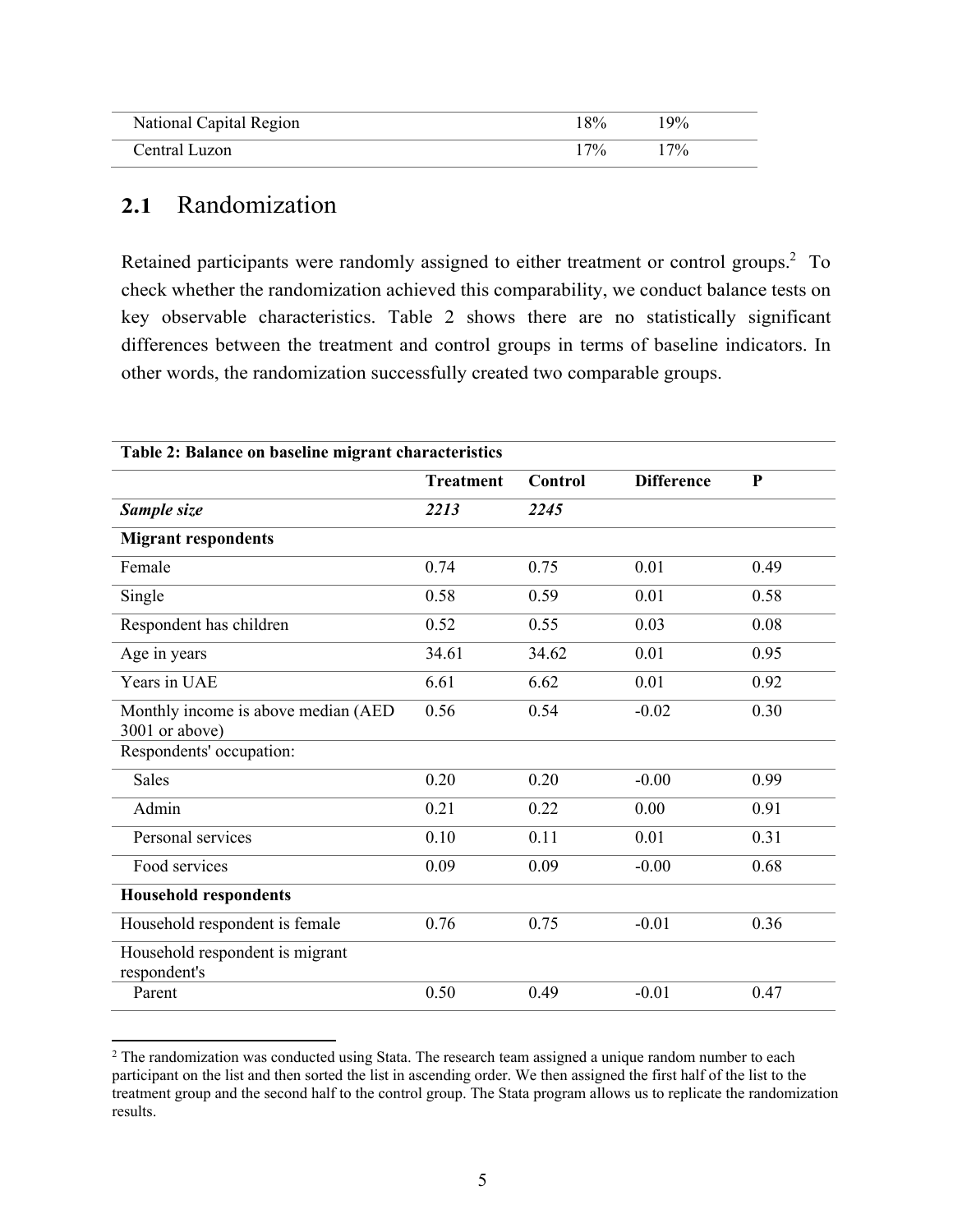| Spouse                                                                            | 0.11     | 0.10     | $-0.00$ | 0.72 |
|-----------------------------------------------------------------------------------|----------|----------|---------|------|
| Sibling                                                                           | 0.20     | 0.22     | 0.02    | 0.06 |
| Child                                                                             | 0.08     | 0.09     | 0.00    | 0.78 |
| Sample size (if remits to household<br>respondent)                                | 2148     | 2184     | 4332    |      |
| Frequency of remittances to household<br>respondent is monthly                    | 0.87     | 0.88     | 0.01    | 0.40 |
| Monthly remittance amount (pesos) to<br>household respondent                      | 16458.43 | 20534.40 | 4075.97 | 0.38 |
| Wishes had more control over how<br>household respondent uses remittances<br>sent | 0.40     | 0.41     | 0.01    | 0.55 |
| Instructs household respondent on how to<br>use remittances sent                  | 0.56     | 0.57     | 0.01    | 0.35 |

### **2.2** Baseline Survey

### *Migrant Survey*

Baseline data collection was carried out in two waves, the first from September to October 2018 and the second from March to August 2019.

The baseline questionnaire was tested in three pilots and reduced in length significantly in order to accommodate respondents' limited availability and to help mitigate refusals. The questionnaire has four modules -- introduction and consent, contact information and identifying target household respondent, remittance behavior, and demographics.

To identify which corresponding household in the Philippines we should interview, the migrant participants were asked to name (and provide contact information for) an individual in the Philippines who would be the recipient of a US\$500 lottery prize (implemented by the research team among study participants). The study participant's choice identifies an individual (referred to as the "target beneficiary") and household (referred to as the "target household") in the Philippines whose well-being is important to the study participant. The question on the lottery prize also elicits the respondent's preferences regarding how the lottery prize should be used, with money amounts allocated across multiple possible categories (such as food, education, and housing), including an "other" category for free text entry. A respondent's choice of lottery prize allocation is regarded as a proxy for the respondent's perceived priority of household expenditure.

To incentivize participation, respondents were awarded a "certificate of participation" with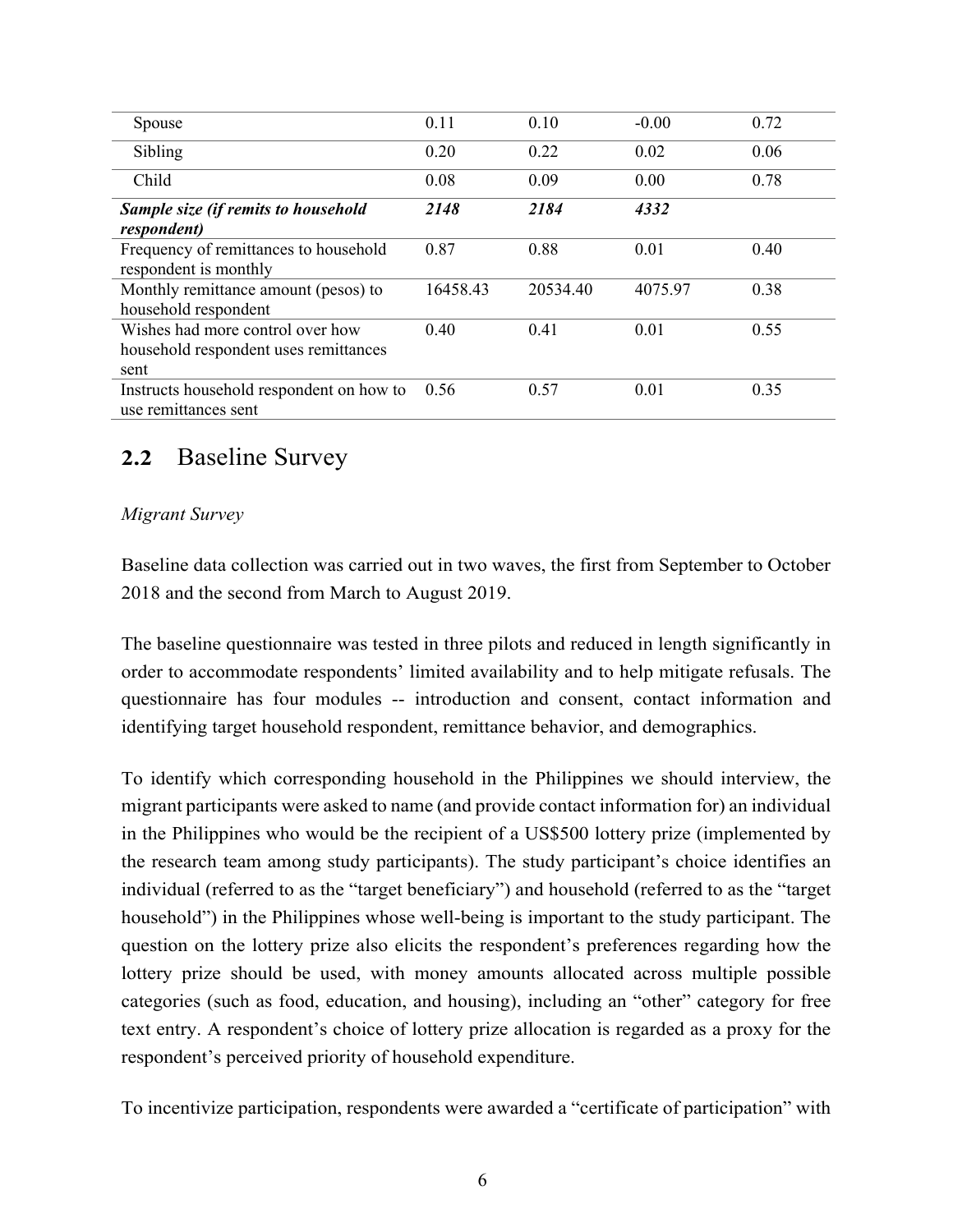university logos. We also maintained a Facebook page for this study and asked respondents to like the page. We regularly posted pictures of respondents holding their certificates of participation on the Facebook page and announced the current number of participants. Seeing that a large number of fellow Filipinos are participating gave people more confidence in the study.

On the migrant participant side, we encountered challenges both during baseline data collection and follow-up data collection via Padalapp.

Refusals were the main challenge during the baseline. The interviews' duration, including a demonstration of Padalapp's functions, took approximately 20-30 minutes. In addition to time constraints, some respondents hesitated to participate because they were concerned about being asked questions related to their financial behavior and families in the Philippines. During the baseline's second wave, surveyors were stationed inside UAE Exchange premises, which helped build credibility and reduced suspicion.

During the follow-up period, some respondents showed decreasing participation over time, and in some cases stopped participating. Imperfect adherence could be caused by loss of interest, forgetfulness, or migration -- leaving UAE earlier than originally planned. When respondents failed to answer weekly surveys for at least 4 consecutive weeks, we conducted follow-up calls to remind them of the study and to understand why they stopped participating.

### *Household Survey*

In the target household, the person interviewed was the person most in charge of the household finances (not necessarily the target beneficiary). During the welcome call, the household respondent was simply given an overview of the research study and asked if they would consent to being surveyed at a later date. No survey questions were asked in this welcome call. The purpose of this call was to establish a positive connection with the respondent to encourage high response rates during the endline survey, which took place 30 weeks later.

During the welcome call, target household respondents were also encouraged to use Padalapp. If they used Padalapp, they would be able to view the list of remittances that their respective migrant participants recorded under their name.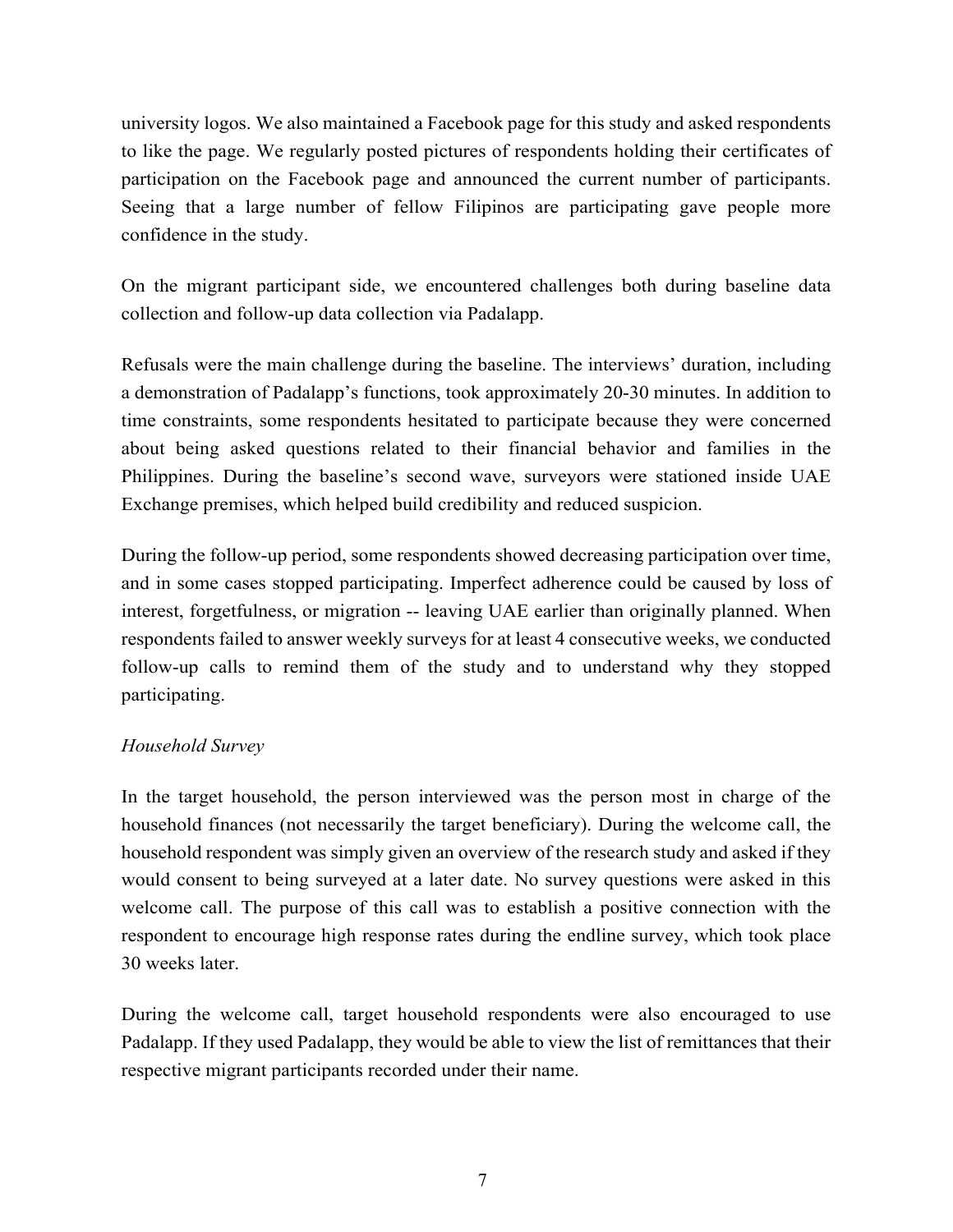### **2.3** Remittance recording and weekly surveys

For 30 weeks after the baseline survey, migrant participants were required to use Padalapp to report their remittance data to the research team. Participants were asked to record information on each remittance they send with an incentivized scheme.

Data recorded included: recipient name and cellphone number, transaction currency amount and transaction date. Participants were asked to upload a photo of the transaction receipt showing all the above items so that the data can be verified. Records that included the receipt photo were awarded points. The number of points may randomly vary from week to week. Upon reaching 100 points, the participant was awarded with a gift certificate of their choice (for a supermarket, cellphone credit, or an online shopping platform) with a value of AED25 (UAE dirham) (US\$6.81). Participants could also record remittances without the receipt photo but did not receive points for those records. Each time a remittance was recorded, the user was presented with an optional message intended for the recipient. The participant could freely edit the message before it was sent. The participant had the option to press "send" to deliver the message as a free SMS message or had the option of sending the same message via WhatsApp and Facebook Messenger.

Once a week, participants were administered a simple remittance survey. Participants were notified about the survey via in-app and text notifications, and filled out the survey within the app. The survey asked participants whether they have sent any remittances in addition to any they have recorded already, since the last date that they responded to the weekly survey. If they had recorded remittances since the last weekly survey, a list of those remittance records was shown. If the participant responded "no", the survey ended, and the participant received 10 points. If the participant responded "yes", the participant received 10 points and was brought to the section of the app for recording remittances. The respondent then recorded additional remittances and points were awarded accordingly for any records accompanied by receipt photos. Because participants could respond to the survey on different days, the recall period asked about was always the period since the last date on which the participant recorded a survey response (which accommodated potential non-response to the weekly survey).

By answering weekly surveys and recording remittances in Padalapp, participants were expected to be reporting a relatively full picture of their remittance behavior, particularly because the recall period was short.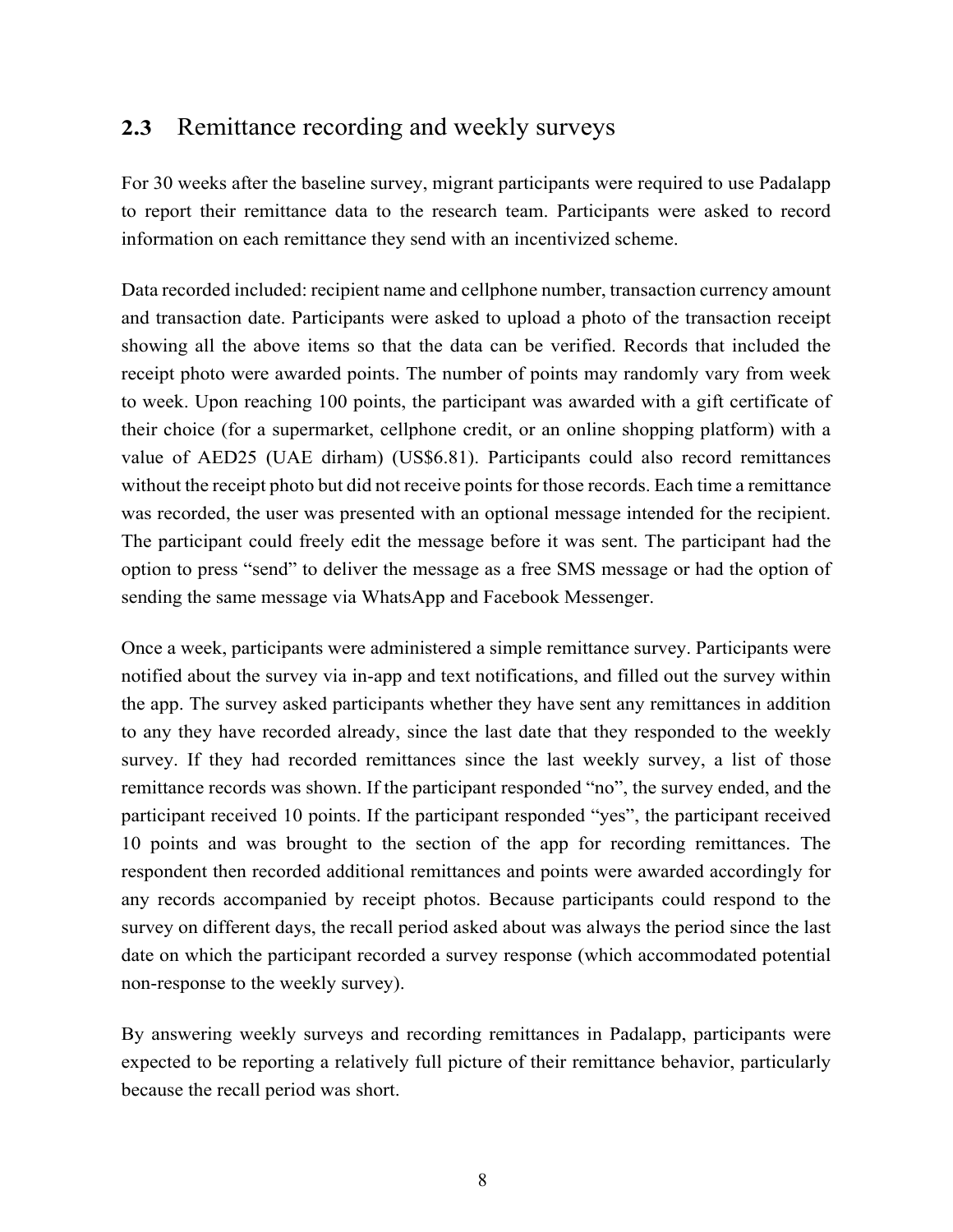## **2.4** Endline survey

Endline data collection was also carried out in two waves – the first from March to July in 2019 and the second from October 2019 to April 2020. We successfully interviewed 1,987 migrant respondents and 2,075 household respondents at endline, among whom 1,377 migrant and household respondents are paired.

The endline survey was administered via phone. Once a migrant respondent completed the 30-week follow-up period, IPA surveyors started calling both the migrant and household respondents for the endline phone survey.

To incentivize participation, household respondents were given 50 pesos (US\$1) cell phone credit upon completion of survey; migrant respondents received additional points in Padalapp to reach the 100-point threshold so that they could redeem a voucher after the survey.

Similar to the household welcome calls, the main challenge in the endline survey was to reach the respondents via phone calls. Approximately 30 percent of the respondents were never reached at the endline.

Less than 10 percent of all respondents explicitly refused to participate, citing "not interested" and "too busy" as the most common reasons for refusal. In addition, approximately another 18 percent asked to reschedule the interview saying they were busy at the moment, though they were never reached again when surveyors called back. The survey duration might be a main contributor to people's explicit or implicit decisions to refuse participation. To collect detailed information on household expenditure and remittance use, our endline surveys lasted for 30-40 minutes on average.

# **3 Labeling: take-up and usage**

The data on remittances of the treatment group are analyzed and are evaluated according to three take-up indexes:

• An indicator for *general take-up of the labeling feature* that records whether any remittance has been labeled (a dummy variable that takes the value of 1 if label is used)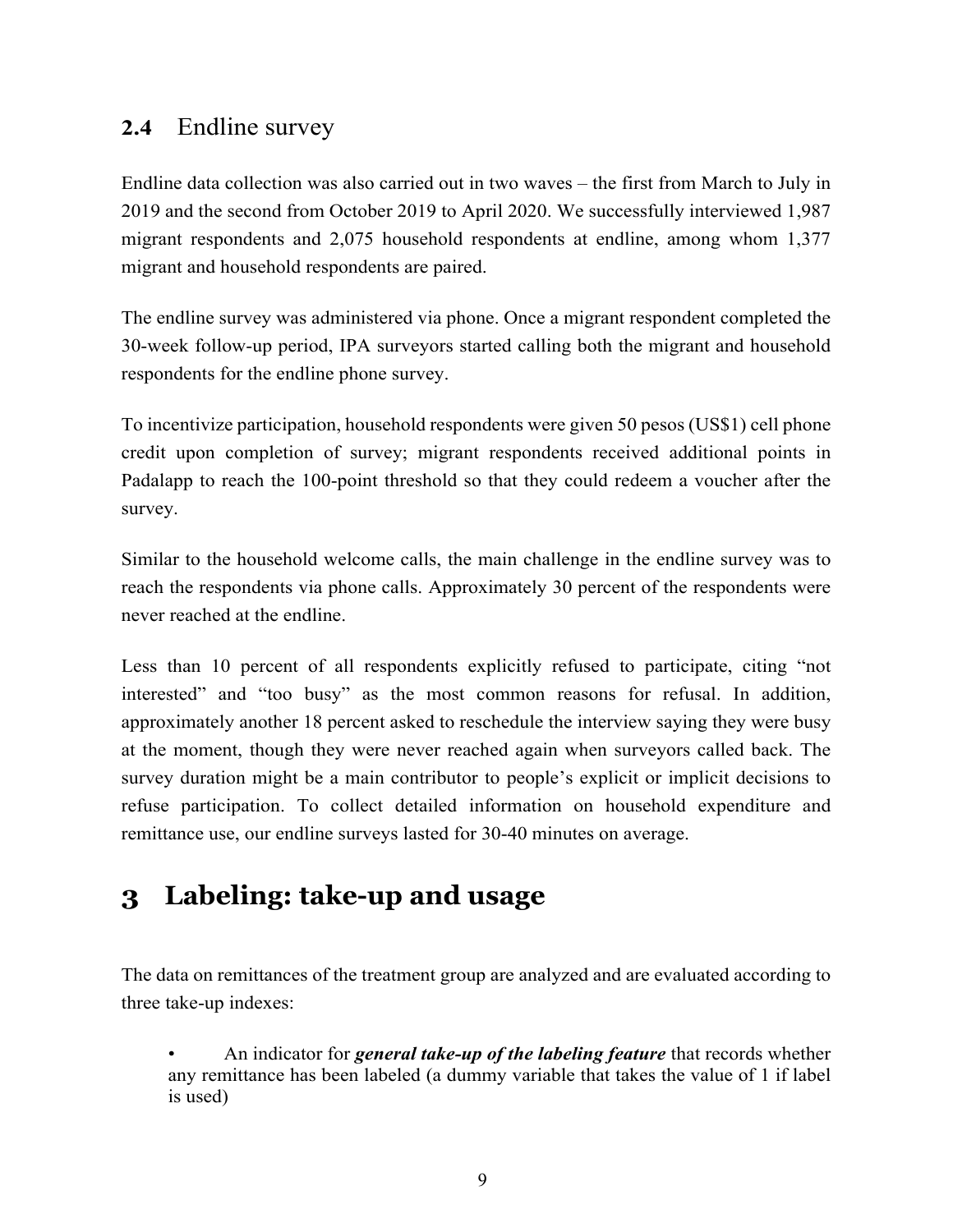• The *number of remittances* that have been labeled (a count variable)

• The *total amount sent with labels* (in PhP), summed across all transactions with labels; since migrants do not send remittances every week (our observation period), the data include many zeros and so we use two transformations:

o Winsorizing at the 99th percentile of the full distribution of non-zero weekly amount

o Taking the natural logarithm of the amount plus 1 PhP – i.e. ln  $(1 +$ amount)

Table 3 reports these statistics. Results from this analysis confirm a high and significant take-up in the treatment group. The probability of sending a labeled remittance is higher than 4.2 percent and significantly different from zero. The number of labeled remittances is significantly non-zero, amounting to 0.054 remittances per week. The weekly average amount (either winsorized or in logs) that was sent with labels is significantly different from zero. The last column of the table examines a "labeling index", a Kling et al (2007) index of the four other outcomes in the table. This labeling index is also positive and statistically significantly different from zero, as indicated in column (5).

| Table 3: Treatment group take-up |                    |                  |                     |                  |          |  |  |
|----------------------------------|--------------------|------------------|---------------------|------------------|----------|--|--|
|                                  | (1)                | (2)              | (3)                 | (4)              | (5)      |  |  |
|                                  | Migrant has        | Number of        | Amount of labeled   | Log of amount of | Use of   |  |  |
|                                  | labeled at least 1 | labeled          | remittances sent by | labeled          | Labeling |  |  |
|                                  | remittance this    | remittances sent | migrant this week   | remittances sent | Index    |  |  |
|                                  | week               | by migrant this  | (winsorized)        | by migrant this  |          |  |  |
|                                  |                    | week             |                     | week             |          |  |  |
| Mean                             | 0.042              | 0.054            | 687.566             | 0.385            | 1.233    |  |  |
|                                  | (.001)             | (.001)           | (22.625)            | (.008)           | (.028)   |  |  |
| t-value                          | 47.701             | 41.693           | 30.389              | 47.074           | 44.445   |  |  |
| Pr(T > t)                        | $\theta$           | $\theta$         | $\Omega$            | $\theta$         | $\theta$ |  |  |
| <b>Observations</b>              | 51395              | 51395            | 51395               | 51395            | 51395    |  |  |
| $#$ of                           | 2208               | 2208             | 2208                | 2208             | 2208     |  |  |
| respondents                      |                    |                  |                     |                  |          |  |  |

Table 4 shows the most commonly used labels and the frequency with which they were used. The three most common labeled remittances were for food, utility bills, and education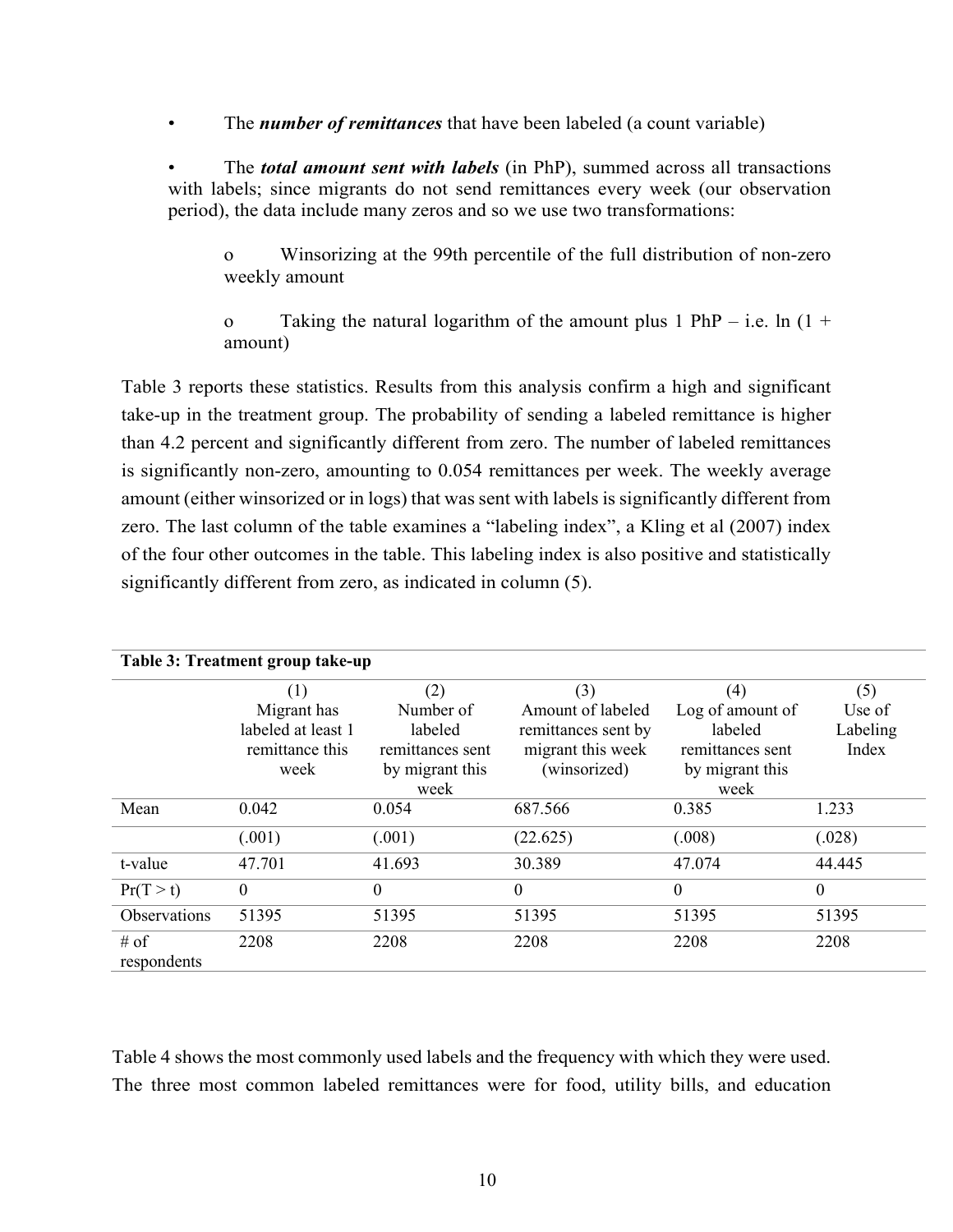expenses.

| Table 4: Label use        |                                 |
|---------------------------|---------------------------------|
| Label                     | Percent among all labels chosen |
| Food                      | 26                              |
| Utility bills             | 25                              |
| <b>Education</b> expenses | 20                              |
| Medical expenses          | 10                              |
| Rent payment              | 6                               |
| Mortgage payment          | 5                               |
| <b>Business expenses</b>  | 5                               |

## **4 Impact analysis: methodology and econometric specification**

Besides the general take-up and usage, the impact of the labeling feature is investigated along the following two lines:

- a) *Effect on migrant's remitting behavior* we examine whether the treated migrants with the labeling function in Padalapp behave differently from the control group with respect to remitting to the target beneficiary and the target household. Once the labeling function is activated, when offered the labeling feature the migrant is naturally taken to think about budget allocations and may decide to adjust remittances along different margins. She may deem that she was sending too little or too much.
- b) *Effect on target household expenditure allocations* via the endline surveys to both the target household and the migrant, we can evaluate whether the labeling function had some effects on the expenditure allocations of the household; in particular, whether the suggestions of the migrant were (at least partly) followed and which mechanisms activated this behavioral change – more or better information and communication that could improve the agreement on budget allocations and the management of those allocations. The focus will be on the priority expenditure items that the migrant already picked when asked to indicate the target beneficiary and the target household with the lottery prize (see Section 2.2).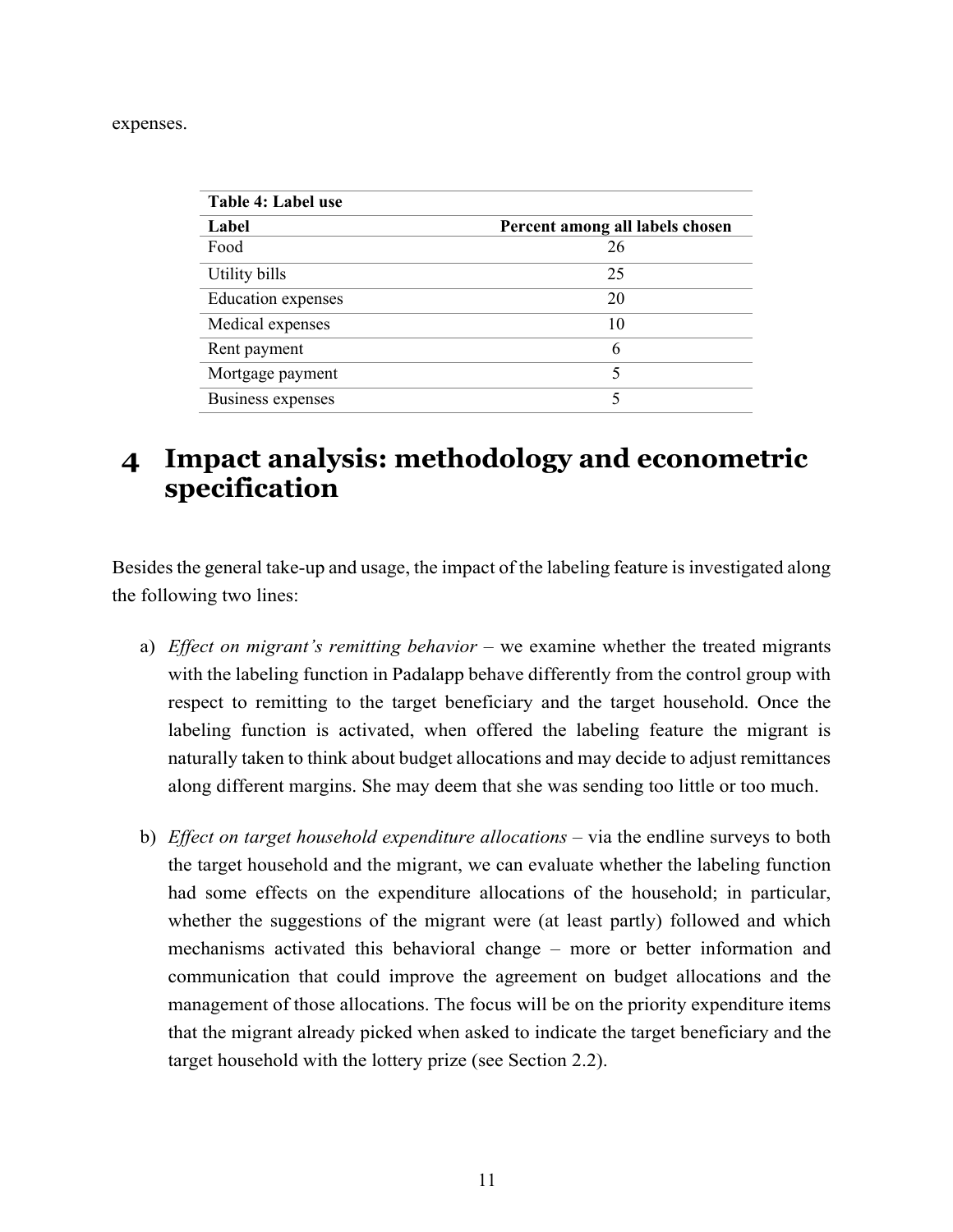In analysis a), we compare the treatment and the control group values of the following remittance outcomes:

- Indicator: sent any remittances (1 if any remittance transactions, 0 otherwise)
- Number of remittances sent (count of number of remittance transactions)
- Amount sent: total in Philippine pesos (PhP), summed across all transactions,
	- o winsorized at 99th percentile of the full distribution of non-zero weekly amount sent in the data
- Log of amount sent: natural log of  $1+x$ , where x is total in PhP, summed across all transactions (not winsorized)

A Kling et al (2007) index of the above four variables in analysis b), we consider the expenditure data on the priority items of the target household from the endline survey. Each variable is reported in the household survey as total expenditure in the category in the last three (3) months in Philippine pesos (PhP). We recall the priority item categories: food, medical expenses, business expenses, education, housing,<sup>3</sup> phone/communication, clothes, and other. If two or more items are allocated the same amount in this question, we considered the union of these categories to be one "priority item".

We also examine impacts of the labeling treatment on the following secondary outcomes in the target household, measured in the endline survey. Data is recorded in the survey in Philippine pesos (PhP). Due to the potential existence of outliers, the variable is expressed in natural logarithms in the analysis. (If the variable x contains zeros, we take the natural log of  $1+x$ ).

- Total household expenditures
- Expenditures on food
- Expenditures on medical expenses
- Expenditures on business expenses
- Expenditures on education
- Expenditures on housing (as defined in footnote 2 above)
- Expenditures on phone and communication
- Expenditures on clothes

l

 $3$  The "housing" category will group utility bills, rent, mortgage payments, house construction and repairs, land and property down payments, and other free-text-entered housing-related expenditures.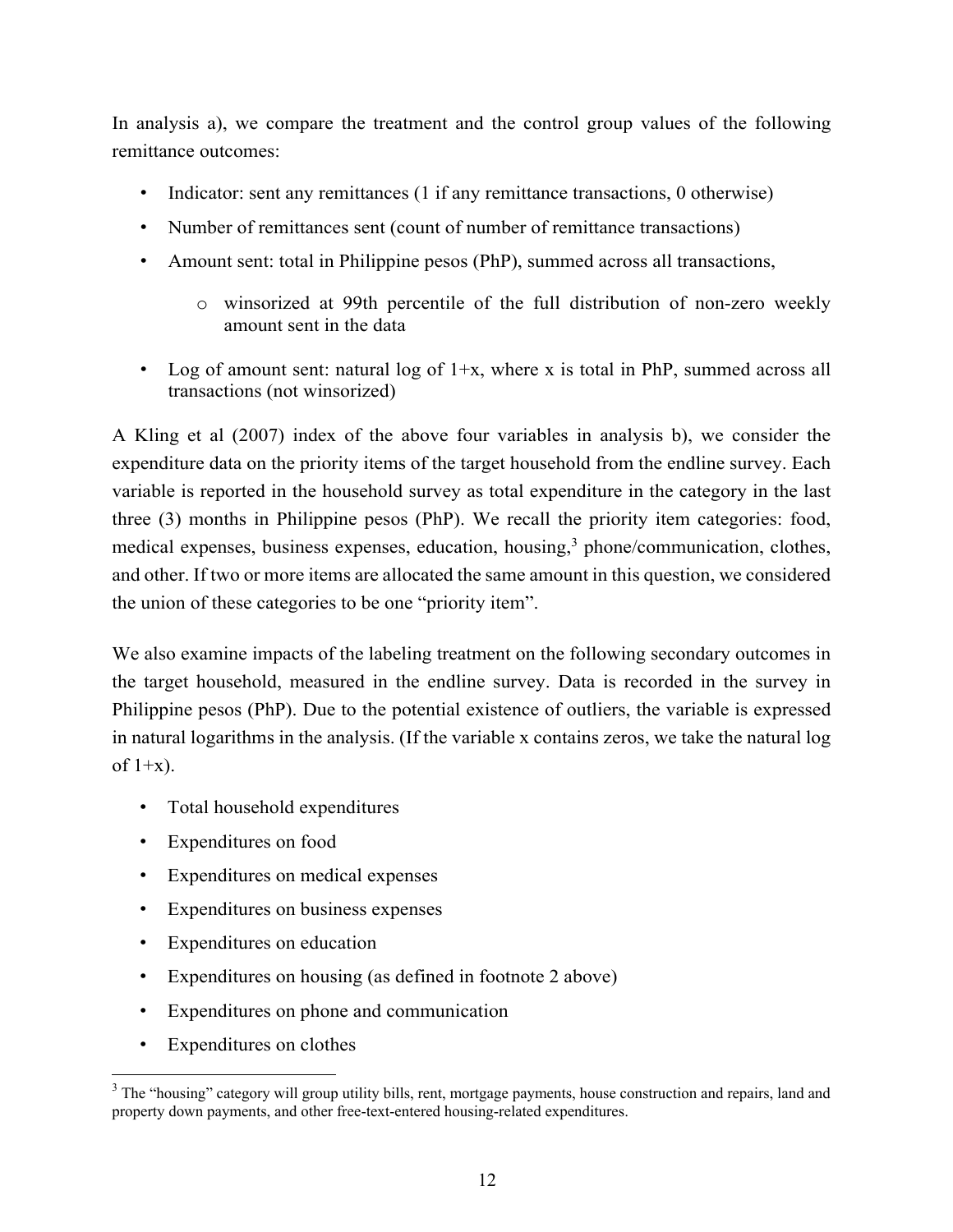• Expenditures on all other items

#### Econometric specification

The investigations for a) and b) above are performed with standard econometric models.

### *a) Impact of labeling treatment*

The effect of labeling on the remitting behavior of migrants, as in analysis a) above, is estimated with the following ordinary least-squares regression equation for outcome  $Y_{it}$  of individual *i* in period (week) *t*. This regression estimates intent-to-treat (ITT) effects of the labeling treatment.

(1) 
$$
Y_{it} = \alpha + \beta T_{it} + \theta_i + \pi_t + \varepsilon_{it}
$$

*Tit* is an indicator that study participant *i* has been randomly assigned to the treatment group and that week *t* is on or after the randomly assigned week that the labeling function was enabled by the study.  $\theta_i$  is an individual (study participant) fixed effect, and  $\pi_t$  is a week fixed effect. Individual fixed effects account for individual-specific time-invariant factors affecting remittances. Because the treatment is randomly assigned, individual fixed effects are not necessary for identification, but they improve precision by reducing residual variation, and also deal with chance imbalances across treatment and control groups that may exist in spite of random treatment assignment. Time fixed effects account for time-varying factors that are common to all observations and also help reduce residual variation. *α* is a constant term, and  $\varepsilon_{it}$  is a mean-zero error term. The coefficient  $\beta$  is the estimate of the causal impact of the treatment on remittances.

The impact of the labeling treatment on remittances can vary depending on some personal characteristics and therefore be heterogeneous along different dimensions. We estimated the regression equation (1) in subsamples defined by mutually exclusive values of the following baseline migrant characteristics (all of which are binary variables):

- Indicator: instructs remittance recipient or participates in decisions over how to use remittances
- Indicator: wishes had more control over how the recipient uses remittances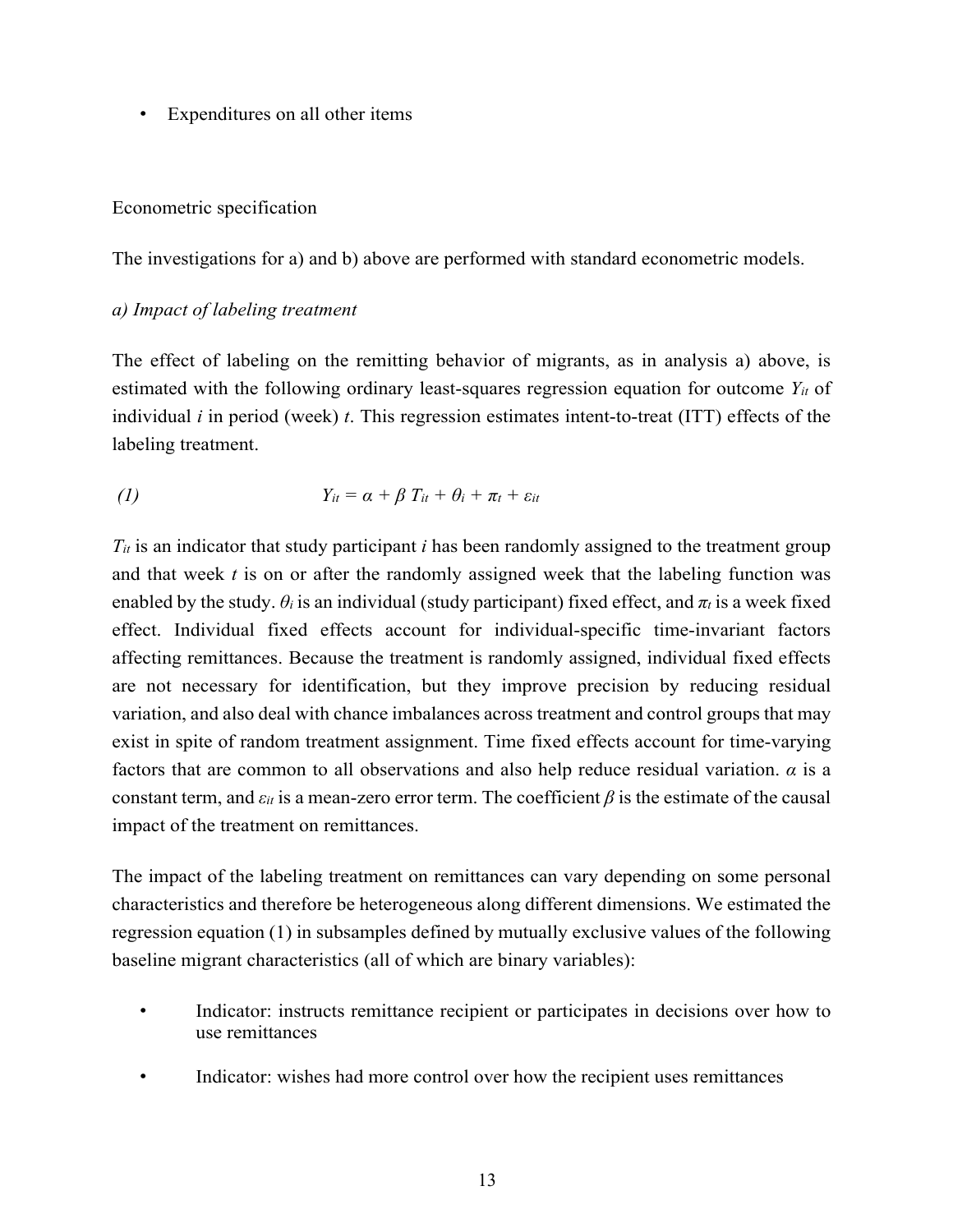- Indicator: remittances sent (in pesos, total over pre-treatment weeks 1-5 reported in Padalapp) is above median
- Indicator: migrant sent at least one SMS to a remittance recipient via Padalapp in pre-treatment weeks 1-5
- Indicator: respondent is female
- Indicator: target beneficiary is study participant's parent

Indicator: monthly income is above median

*b) Impact on target household expenditure* 

For analysis b) above (the impact of the labeling treatment on target household expenditure on the study participant's priority item) as well as all *Secondary Analyses*, we estimate the following ordinary least-squares regression equation for outcome *Yi* of the target household of study participant *i*. This regression estimates the intent-to-treat (ITT) effects of the labeling treatment. There are no period subscripts because there will be only one observation per household.

$$
Y_i = \zeta + \sigma T_i + X_i' \mathbf{v} + \varepsilon_{it}
$$

 $T_i$  is an indicator that the target household's migrant study participant (indexed by *i*) was assigned to the treatment group. A vector of baseline (pre-treatment) control variables  $X_i$  is included in the regression (specified below). They are not necessary for identification, but they improve precision by reducing residual variation and also deal with chance imbalances across treatment and control groups that may exist in spite of random treatment assignment. *ζ* is a constant term, and *εit* is a mean-zero error term.

The coefficient  $\sigma$  is the estimate of the causal impact of the treatment on the household-level outcome.

## **5 Results**

The presentation of the results follows the distinction between the two econometric specifications above and refers to the two major questions of this project, i.e. the impact of labeling on remitting behavior of migrants and the impact on household expenditure.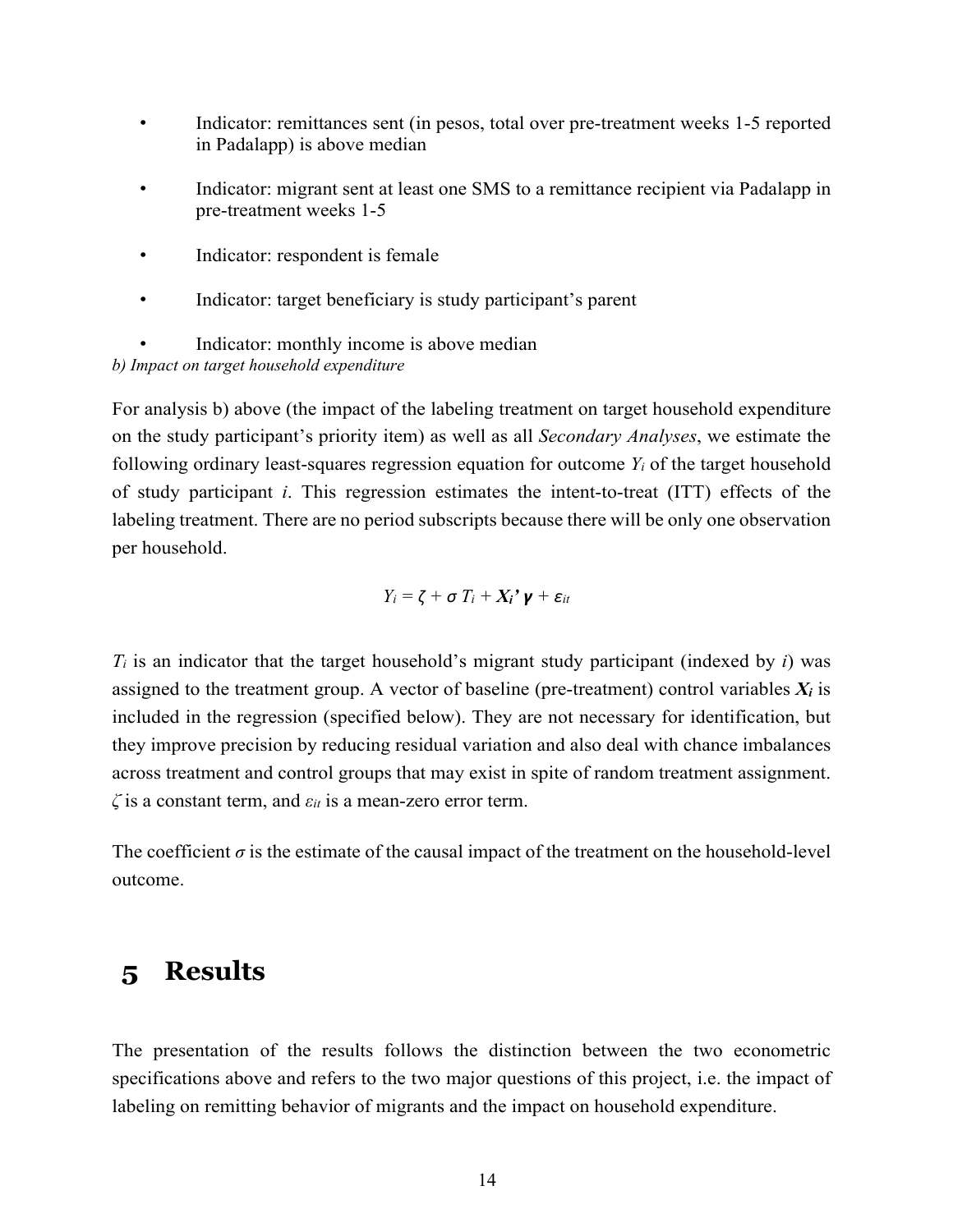#### *a) Impact of labeling treatment*

The general impact of labeling on the migrants' remitting behavior is presented in Table 5. The estimate of the effect of the treatment is the coefficient on the treatment indicator in equation (1) above for the different variables of interest. We find a significant effect on the probability of sending remittances (column (1) in Panel (a)), whereas for all the other outcomes the coefficient on treatment is small in magnitude and not statistically significantly different from zero.

|                  | $\scriptstyle{(1)}$                                       | (2)                                                      | (3)                                                                      | (4)                                                             | (5)                 |
|------------------|-----------------------------------------------------------|----------------------------------------------------------|--------------------------------------------------------------------------|-----------------------------------------------------------------|---------------------|
|                  | Migrant has sent<br>at least 1<br>remittance this<br>week | Number of<br>remittances<br>sent by migrant<br>this week | Amount of<br>remittances sent<br>by migrant this<br>week<br>(winsorized) | Log of amount<br>of remittances<br>sent by migrant<br>this week | Remittance<br>Index |
| Treatment        | $0.007*$                                                  | 0.007                                                    | $-29.784$                                                                | 0.054                                                           | 0.013               |
|                  | (0.004)                                                   | (0.006)                                                  | (122.030)                                                                | (0.039)                                                         | (0.012)             |
| Control Mean     | 0.128                                                     | 0.163                                                    | 2338.500                                                                 | 1.191                                                           | 0.000               |
| Adjusted R-      |                                                           |                                                          |                                                                          |                                                                 |                     |
| Squared          | 0.010                                                     | 0.007                                                    | 0.003                                                                    | 0.010                                                           | 0.009               |
| Observations     | 137927                                                    | 137927                                                   | 137927                                                                   | 137927                                                          | 137927              |
| # of Respondents | 4451                                                      | 4451                                                     | 4451                                                                     | 4451                                                            | 4451                |
|                  |                                                           |                                                          |                                                                          |                                                                 |                     |

#### **Table 5: Main regression results: impact of labeling on remittances**

**Stars indicate significance at the 10% (\*), 5% (\*\*), and 1% (\*\*\*) levels.**

We estimated the regression equation (1) in subsamples as described above and we report here the most interesting results. All the other estimates for subsamples are included in the Appendix.

Table 6 presents the treatment effects when dividing the sample according to the pretreatment level of remittances sent. The estimated treatment coefficients indicate a consistent positive effect of labeling on all remitting dimensions when the sample included migrants that were sending below the median in the first 6-9 weeks before the labeling feature was activated in Padalapp. The same effects are not found in the other half of the sample whose migrants were already remitting more. The estimated coefficients are not statistically significant and some of them even point to a tendency to decrease the number of remittances and the amount sent. It appears that the possibility of labeling remittances via Padalapp has led migrants in the low-baseline-remittance subsample to send more remittances.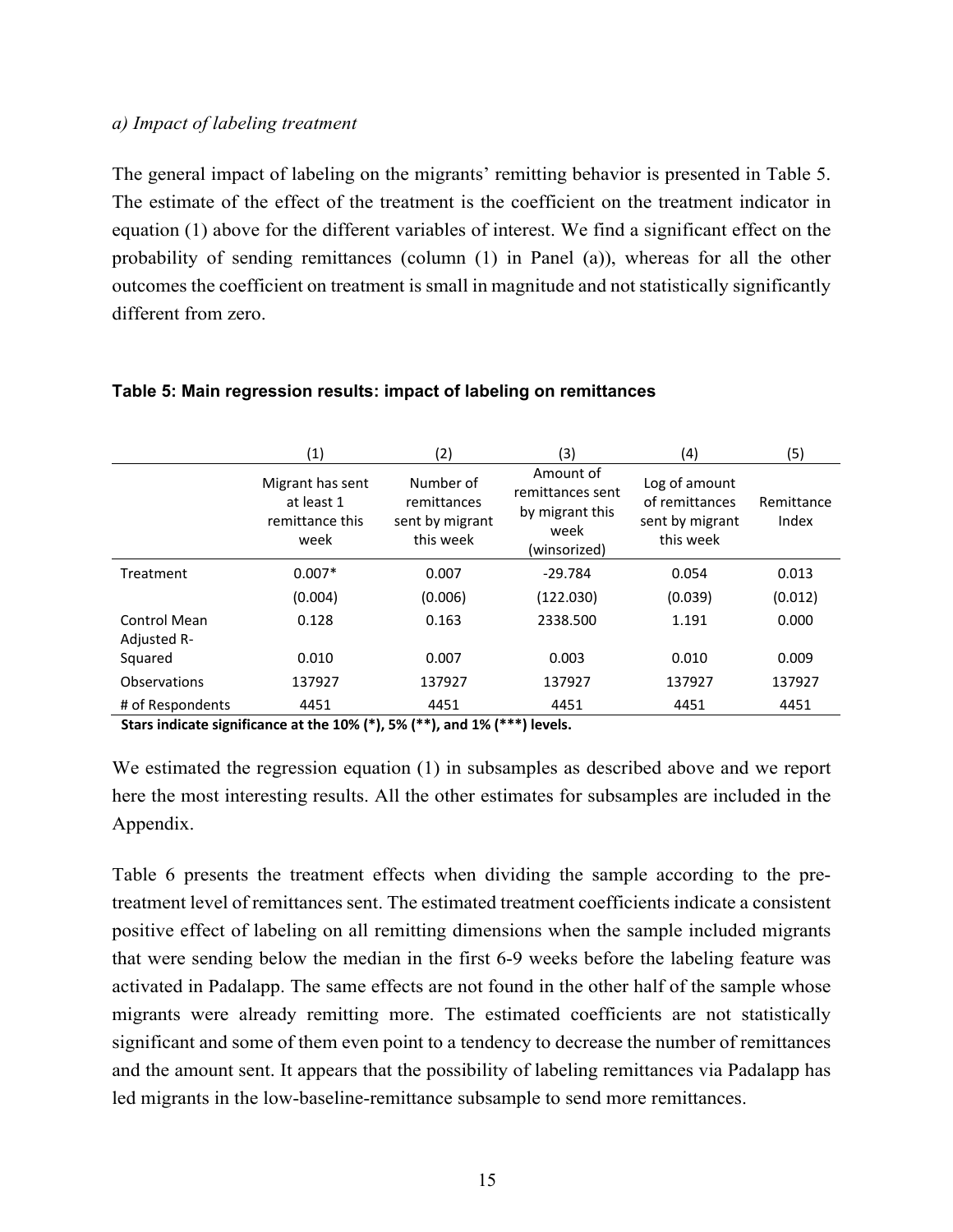**Table 6: Main regression results by subsamples based on migrant pre-treatment remittance levels** 

|                     | (1)           | (2)             | (3)               | (4)             | (5)        |
|---------------------|---------------|-----------------|-------------------|-----------------|------------|
|                     | Migrant has   | Number of       | Amount of         | Log of amount   |            |
|                     | sent at least | remittances     | remittances sent  | of remittances  | Remittance |
|                     | 1 remittance  | sent by migrant | by migrant this   | sent by migrant | Index      |
|                     | this week     | this week       | week (winsorized) | this week       |            |
| Treatment           | $0.010***$    | $0.012***$      | 174.938**         | $0.083***$      | $0.027***$ |
|                     | (0.003)       | (0.004)         | (73.573)          | (0.031)         | (0.009)    |
| Control Mean        | 0.038         | 0.043           | 519.224           | 0.345           | $-0.265$   |
| Adjusted R-Squared  | 0.012         | 0.010           | 0.006             | 0.012           | 0.012      |
| <b>Observations</b> | 74632         | 74632           | 74632             | 74632           | 74632      |
| # of Respondents    | 2408          | 2408            | 2408              | 2408            | 2408       |

(a) Subsample: Remittances sent during pre-treatment period is *below* median

**Stars indicate significance at the 10% (\*), 5% (\*\*), and 1% (\*\*\*) levels.**

(b) Subsample: Remittances sent during pre-treatment period is *above* median

|                    | $\left( 1\right)$ | (2)             | (3)               | (4)             | (5)        |
|--------------------|-------------------|-----------------|-------------------|-----------------|------------|
|                    | Migrant has       | Number of       | Amount of         | Log of amount   |            |
|                    | sent at least     | remittances     | remittances sent  | of remittances  | Remittance |
|                    | 1 remittance      | sent by migrant | by migrant this   | sent by migrant | Index      |
|                    | this week         | this week       | week (winsorized) | this week       |            |
| Treatment          | 0.001             | $-0.003$        | $-335.823$        | $-0.008$        | $-0.011$   |
|                    | (0.007)           | (0.012)         | (242.877)         | (0.068)         | (0.022)    |
| Control Mean       | 0.233             | 0.302           | 4466.707          | 2.182           | 0.310      |
| Adjusted R-Squared | 0.026             | 0.019           | 0.009             | 0.025           | 0.023      |
| Observations       | 63295             | 63295           | 63295             | 63295           | 63295      |
| # of Respondents   | 2043              | 2043            | 2043              | 2043            | 2043       |

**Stars indicate significance at the 10% (\*), 5% (\*\*), and 1% (\*\*\*) levels.**

Table 7 shows that there is also heterogeneity in the labeling treatment effect with respect to baseline income levels. The migrants for which the labeling feature triggers a significant increase are those with relatively higher income (i.e. income above the median).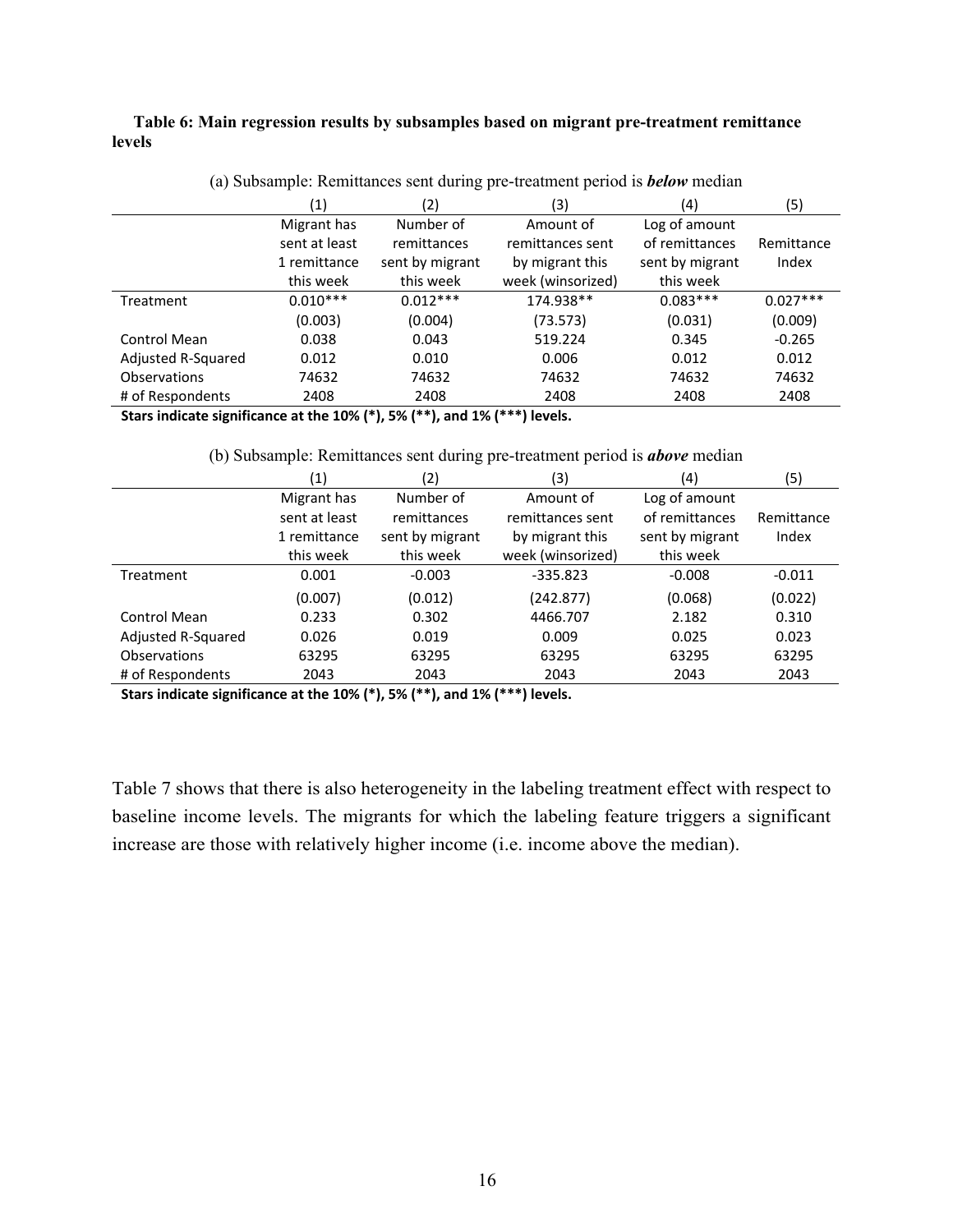### **Table 7: Main regression results by subsamples based on migrant pre-treatment income level**

|                    | (1)             | (2)              | (3)                 | (4)             | (5)        |
|--------------------|-----------------|------------------|---------------------|-----------------|------------|
|                    | Migrant has     | Number of        | Amount of           | Log of amount   |            |
|                    | sent at least 1 | remittances sent | remittances sent by | of remittances  | Remittance |
|                    | remittance this | by migrant this  | migrant this week   | sent by migrant | Index      |
|                    | week            | week             | (winsorized)        | this week       |            |
| Treatment          | 0.002           | 0.003            | 15.825              | 0.008           | 0.004      |
|                    | (0.006)         | (0.009)          | (162.837)           | (0.056)         | (0.018)    |
| Control Mean       | 0.122           | 0.151            | 1821.709            | 1.111           | $-0.033$   |
| Adjusted R-Squared | 0.010           | 0.008            | 0.003               | 0.010           | 0.009      |
| Observations       | 61854           | 61854            | 61854               | 61854           | 61854      |
| # of Respondents   | 1996            | 1996             | 1996                | 1996            | 1996       |

#### (a) Subsample: Respondent's monthly income is *below* median

Stars indicate significance at the 10% (\*), 5% (\*\*), and

1% (\*\*\*) levels.

#### (b) Subsample: Respondent's monthly income is *above* median

|                     | $\left( 1\right)$ | (2)              | (3)                 | (4)             | (5)        |
|---------------------|-------------------|------------------|---------------------|-----------------|------------|
|                     | Migrant has       | Number of        | Amount of           | Log of amount   |            |
|                     | sent at least 1   | remittances sent | remittances sent by | of remittances  | Remittance |
|                     | remittance this   | by migrant this  | migrant this week   | sent by migrant | Index      |
|                     | week              | week             | (winsorized)        | this week       |            |
| Treatment           | $0.011**$         | 0.010            | $-56.196$           | $0.093*$        | 0.021      |
|                     | (0.006)           | (0.009)          | (177.163)           | (0.053)         | (0.017)    |
| Control Mean        | 0.133             | 0.173            | 2767.242            | 1.258           | 0.028      |
| Adjusted R-Squared  | 0.010             | 0.007            | 0.003               | 0.010           | 0.008      |
| <b>Observations</b> | 76073             | 76073            | 76073               | 76073           | 76073      |
| # of Respondents    | 2455              | 2455             | 2455                | 2455            | 2455       |

Stars indicate significance at the 10% (\*), 5% (\*\*), and 1% (\*\*\*) levels.

In Appendix Tables A1 through A5 we examine treatment effects in other subsamples defined by different baseline characteristics and survey responses, but do not find heterogeneity in treatment effects along other dimensions. We recall that Table 4 shows the most commonly used labels and the frequency with which they were used. The three most common labeled remittances were for food, utility bills, and education expenses.

### *b) Impact on target household expenditure*

Given the positive impact of the labeling treatment on the subsample of low-baselineremittances migrants, we now turn to asking whether there is also an impact on household expenditure patterns.

Table 8 presents regression coefficient estimates of the impact of labeling on log household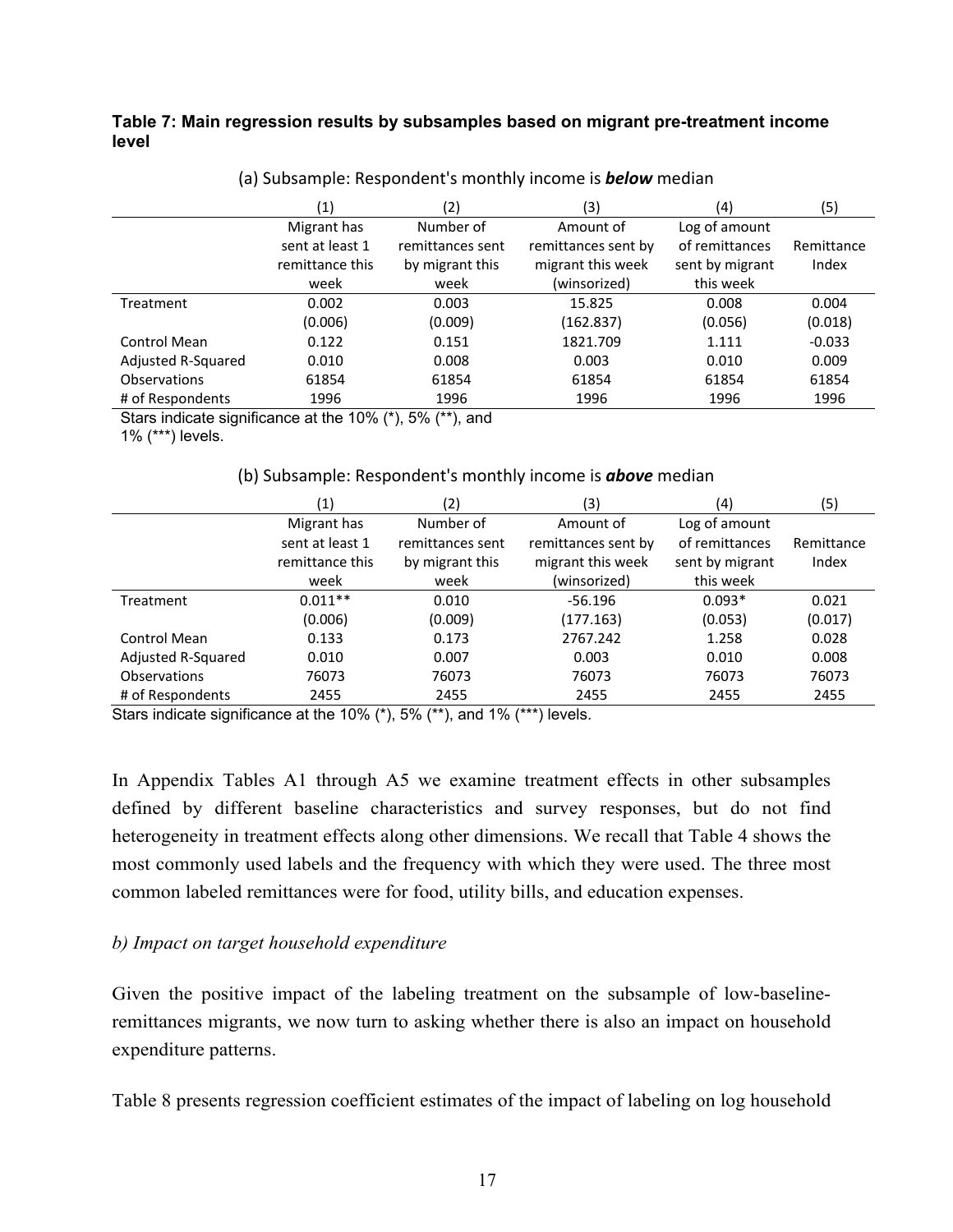expenditures on the migrant's priority item, in total, and in different subcategories. We show estimates for the full sample (column 1) and for subsamples split by pre-treatment remittance levels (columns 2 and 3). Migrant priority expenditure items were reported by migrants in the pre-treatment (baseline) survey.

|                                                           | <b>Treatment effect</b> |                     |              |  |
|-----------------------------------------------------------|-------------------------|---------------------|--------------|--|
|                                                           | (1)                     | (2)                 | (3)          |  |
|                                                           | General                 | <b>Below Median</b> | Above Median |  |
| Log of household's expenditure on migrant's priority item | $-0.200$                | $-0.189$            | $-0.225$     |  |
| Log of total household expenditures                       | 0.039                   | 0.088               | $-0.009$     |  |
| Log of household expenditures on food                     | $-0.023$                | 0.034               | $-0.076$     |  |
| Log of household expenditures on medical expenses         | 0.253                   | $0.862***$          | $-0.270$     |  |
| Log of household expenditures on business expenses        | 0.231                   | 0.058               | $0.374*$     |  |
| Log of household expenditures on education                | $-0.432**$              | $-0.429$            | $-0.448*$    |  |
| Log of household expenditures on housing                  | 0.050                   | 0.117               | $-0.037$     |  |
| Log of household expenditures on clothes                  | $-0.152$                | $-0.251$            | $-0.113$     |  |
| Log of household expenditures on phone and communication  | $-0.344**$              | $-0.148$            | $-0.476***$  |  |
| Log of household expenditures on all other items          | 0.102                   | 0.275               | $-0.029$     |  |

### **Table 8: Impact of labeling on household expenditures, various categories**

**Stars indicate significance at the 10% (\*), 5% (\*\*), and 1% (\*\*\*) levels.**

The results do not actually point towards labeling moving household expenditures towards migrants' priority items (as migrants specified prior to treatment) – the point estimates in the first row are actually negative in sign (although not statistically significant). There is also no large or statistically significant impact on log total household expenditures (row 2). There is a scattering of effects on other specific expenditure items, including (surprisingly) negative impacts on educational expenditures. We can propose no obvious reason why the treatment may have reduced educational expenditures. There is a reduction in phone and communication expenditures, which may be due to the labeling messaging reducing the need for phone or communication expenditures. There is a positive effect on medical expenditures in the below-median remittances subsample.

Taken together, these results provide mixed evidence on whether labeling gives migrants more control over how their remittances are spent. Labeling does not lead to higher expenditures on migrant priority items. In only one area, medical expenses, is there a positive impact on expenditures. This increase in medical expenditures in the below-medianremittances subsample mirrors the increase in remittances seen in this subsample (Table 6a above), and so it is possible this reflects increased control on the part of migrants in this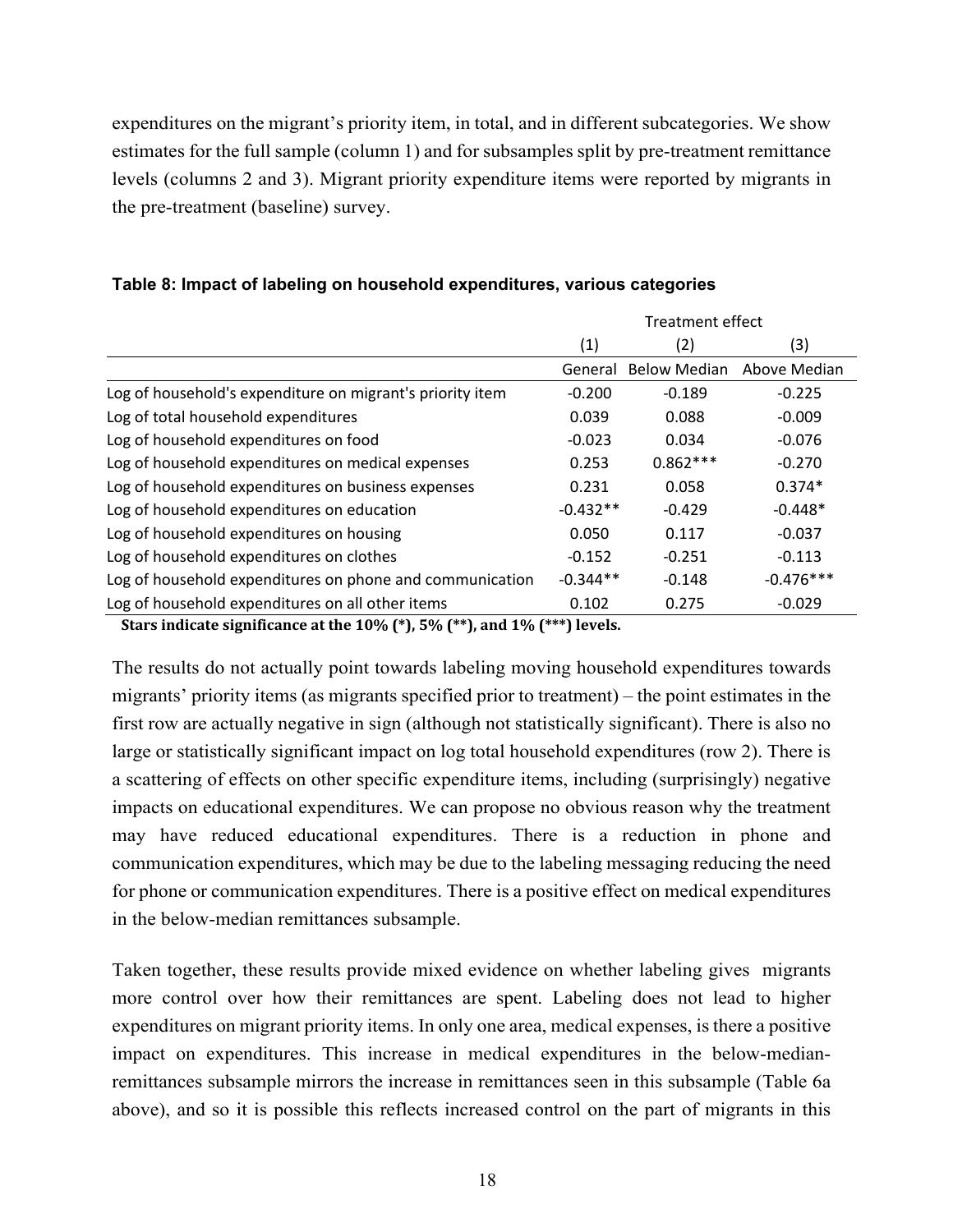subsample

## **6 Conclusion**

We conducted a randomized experiment of the impact of remittance labeling among Filipino migrant workers in the UAE. The ability to label remittances with the migrant's intended uses leads migrants with low levels of baseline (pre-treatment) remittances to increase their remittance levels. There is no effect of labeling for migrants with initially higher remittance levels.

We also examined impacts of remittance labeling on household expenditures in treated migrants' remittance-recipient households in the Philippines. The labeling treatment does not actually lead to higher expenditures on uses that migrants report as priority items (in the full sample or in subsamples split by baseline remittances). In the low-baselineremittance subsample, labeling does lead to higher medical expenses, but has no effect on any of several other household expenditure items. We view this as mixed evidence as to whether labeling leads to changes in household expenditures towards the purposes preferred by migrants.

It is possible that migrants in the low-baseline-remittances subsample believe that labeling will be effective at shifting household expenditure patterns, and therefore send more remittances in response to labeling being available. They may not realize that households are not actually substantially shifting their expenditures in response to labeling. This raises the possibility that migrants may later learn that labeling is not having an effect on household expenditure patterns and reduce their remittances as a result. This would mean that labeling has a short-term positive impact on remittance sending (for low-baselineremittance migrants), but this impact declines or disappears in the long term.

The possibility of declining or disappearing treatment effects over the longer term means that it is valuable to continue to monitor remittances of study participants over a longer time frame, to ascertain whether treatment effects in fact do decline. If they do not, it could mean that migrants do not ever (fully) realize that household expenditure patterns are not shifting as they would desire, and so continue to send higher remittances in response to labeling. Alternately, it could mean that labeling positively affects migrant remittances via a different channel or mechanism (other than enhancing migrant control over household expenditure patterns). For example, migrants with access to the labeling feature may do a better job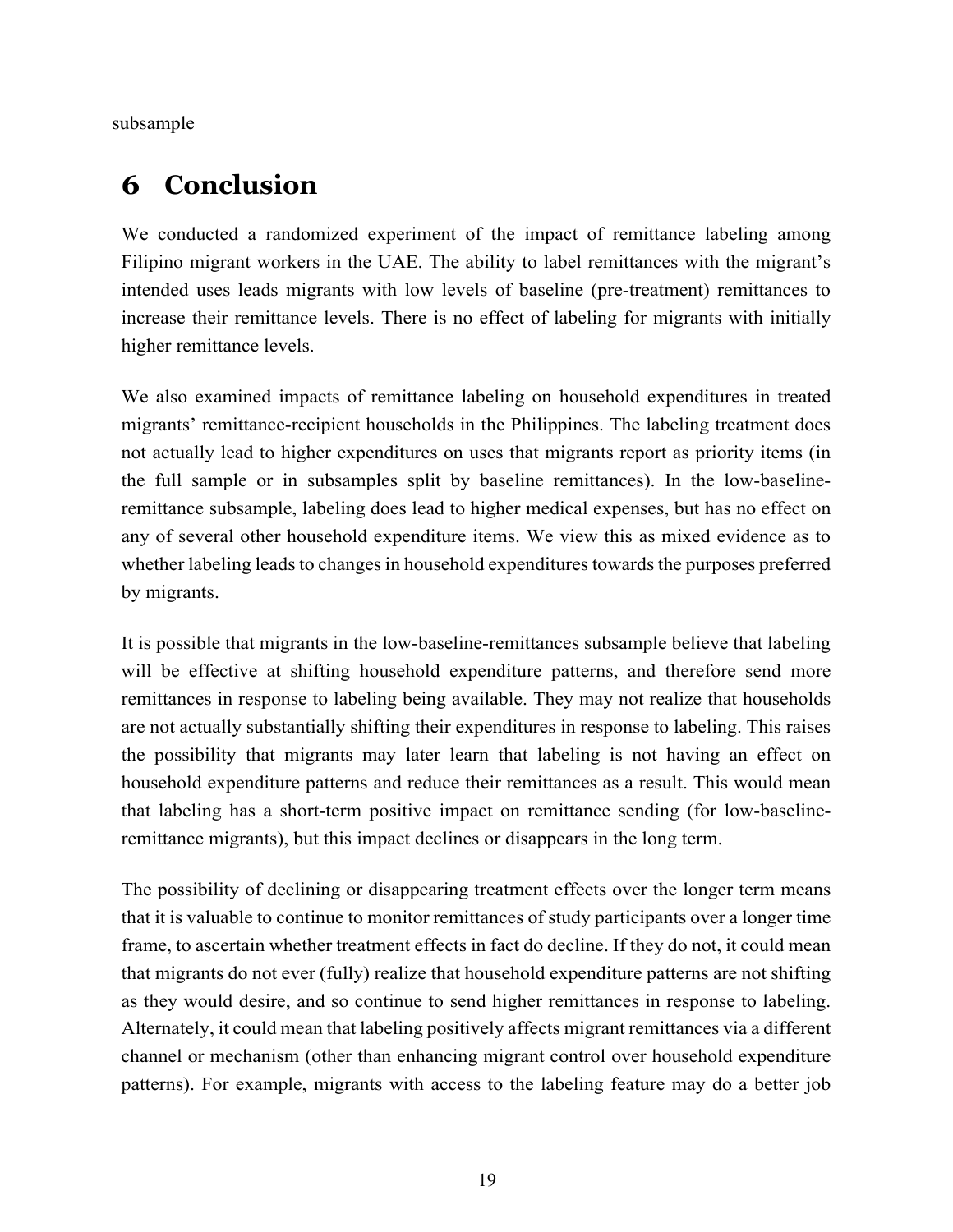budgeting and tracking how much they are sending in remittances, and perhaps become more likely to send more frequent and higher levels of remittances as a result. Exploring these possibilities is a high-potential area for future research on labeled remittances.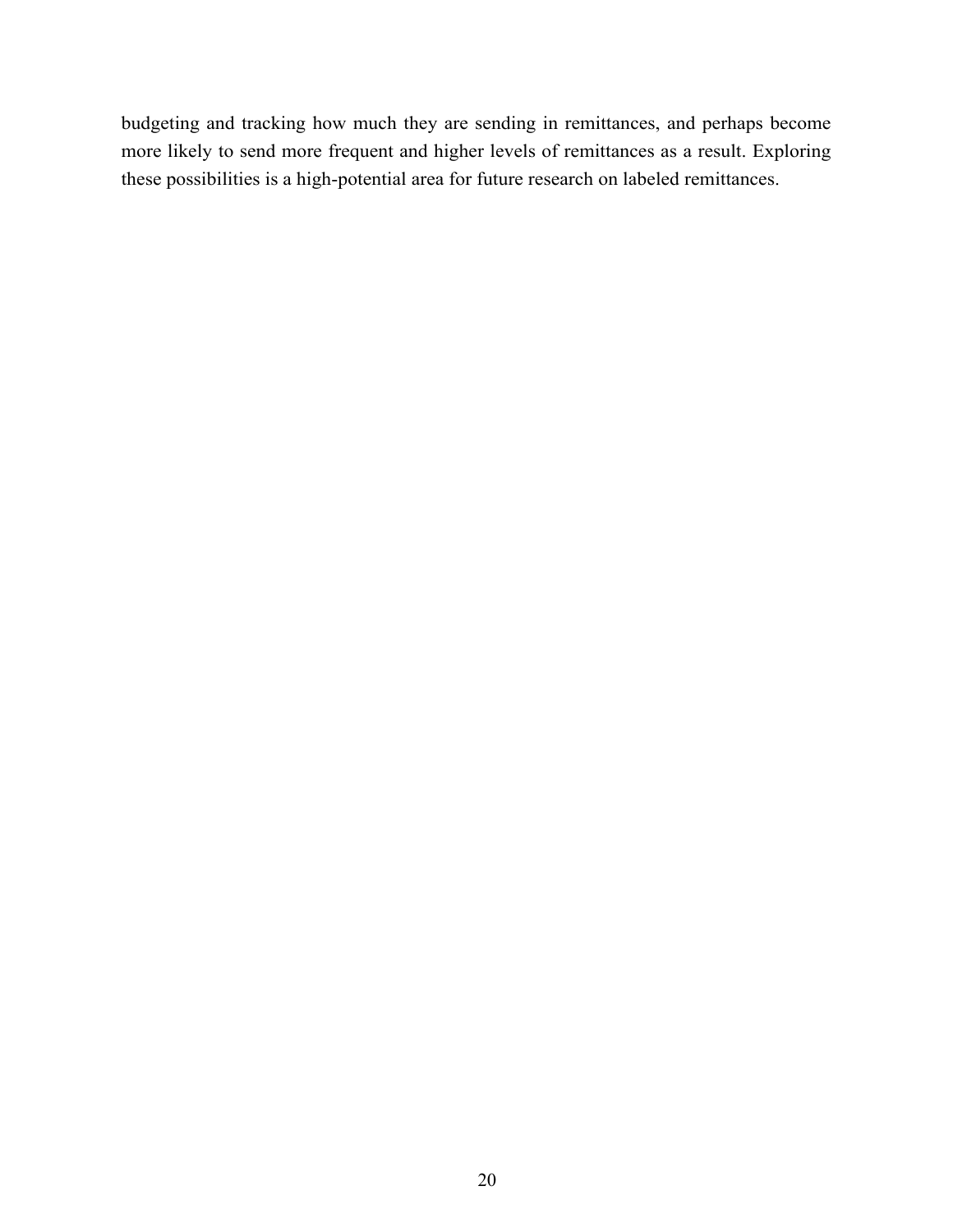## **References**

Ashraf, Nava, Diego Aycinena, Claudia Martinez A., and Dean Yang, "Savings in Transnational Households: A Field Experiment among Migrants from El Salvador," *Review of Economics and Statistics*, Vol. 97, No. 2, May 2015, pp. 332-351.

De Arcangelis, Giuseppe, Majlinda Joxhe, David McKenzie, Erwin Tiongson, and Dean Yang, "Directing Remittances to Education with Soft and Hard Commitments: Evidence from a Lab-in-the-field Experiment and New Product Take-up among Filipino Migrants in Rome," *Journal of Economic Behavior and Organization*, Vol. 111, March 2015, pp. 197-208.

Kling, Jeffrey, Jeffrey Liebman, and Lawrence Katz (2007): "Experimental Analysis of Neighborhood Effects," *Econometrica*, 75(1), 83–119.

Soman, D. and A. Cheema "Earmarking and partitioning: increasing saving by low-income households," *Journal of Marketing Research*, 48, 2011, pp. S14-S22.

Thaler, Richard, "Mental accounting matters," *Journal of Behavioral Decision Making*, 12, 1999, pp. 183-206.

World Bank (2021). *Resilience: Covid-19 crisis through a migration lens.* Migration and Development Brief, 34.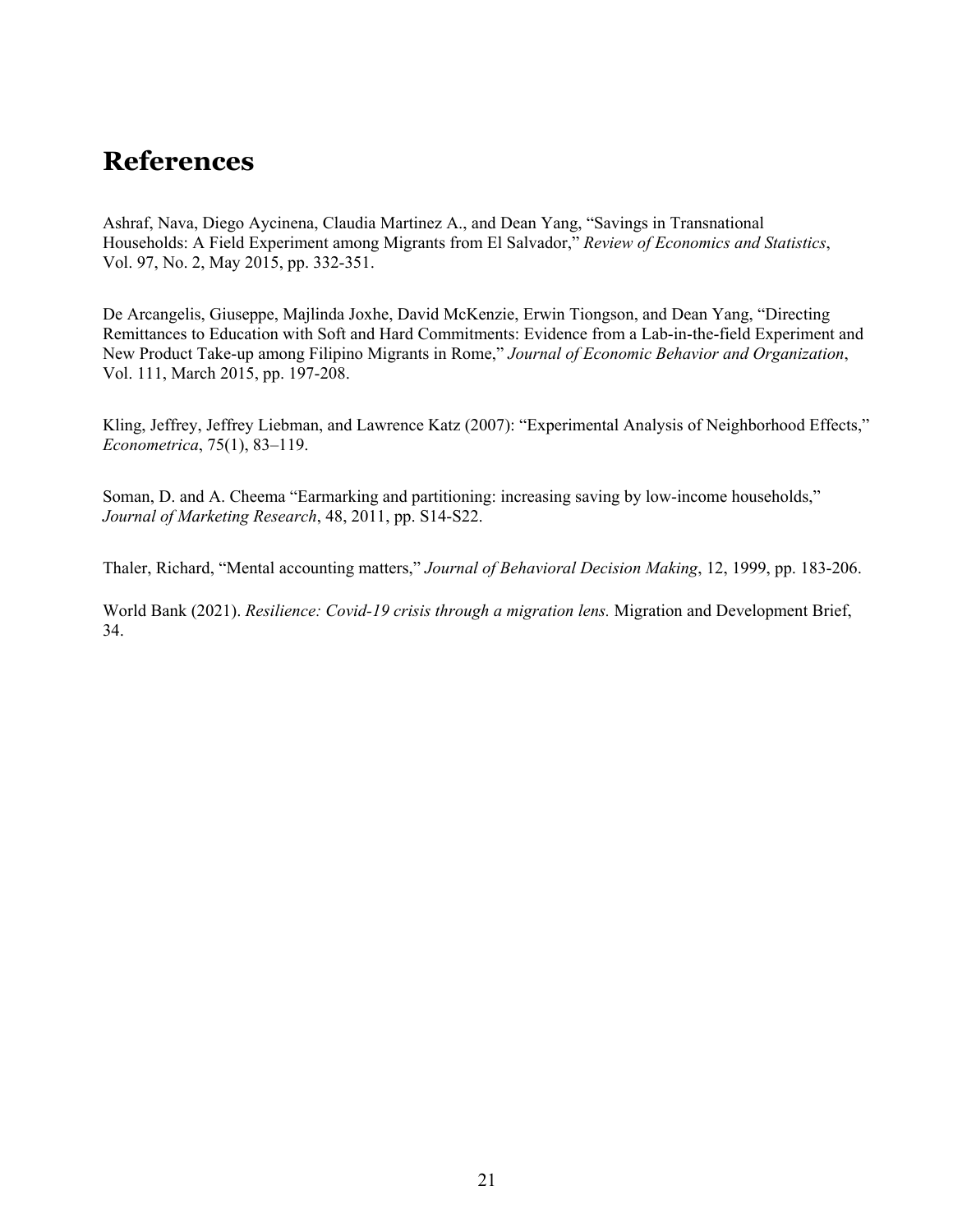# **Appendix: additional results**

### **Appendix Table A1. Main regression results in subsamples split by whether migrant participates in household decisions over how to use remittances**

|                                                                         | (1)             | (2)              | (3)                 | (4)             | (5)        |
|-------------------------------------------------------------------------|-----------------|------------------|---------------------|-----------------|------------|
|                                                                         | Migrant has     | Number of        | Amount of           | Log of amount   |            |
|                                                                         | sent at least 1 | remittances sent | remittances sent by | of remittances  | Remittance |
|                                                                         | remittance this | by migrant this  | migrant this week   | sent by migrant | Index      |
|                                                                         | week            | week             | (winsorized)        | this week       |            |
| Treatment                                                               | 0.005           | 0.006            | $-117.340$          | 0.039           | 0.008      |
|                                                                         | (0.006)         | (0.009)          | (172.784)           | (0.053)         | (0.017)    |
| <b>Control Mean</b>                                                     | 0.112           | 0.141            | 1985.027            | 1.043           | $-0.048$   |
| Adjusted R-Squared                                                      | 0.011           | 0.008            | 0.003               | 0.010           | 0.009      |
| Observations                                                            | 66657           | 66657            | 66657               | 66657           | 66657      |
| # of Respondents                                                        | 2151            | 2151             | 2151                | 2151            | 2151       |
| Subsample: Respondent DOES NOT participate in decisions over how to use |                 |                  |                     |                 |            |
| remittances                                                             |                 |                  |                     |                 |            |
|                                                                         | (1)             | (2)              | (3)                 | (4)             | (5)        |
|                                                                         | Migrant has     | Number of        | Amount of           | Log of amount   |            |
|                                                                         | sent at least 1 | remittances sent | remittances sent by | of remittances  | Remittance |
|                                                                         | remittance this | by migrant this  | migrant this week   | sent by migrant | Index      |
|                                                                         | week            | week             | (winsorized)        | this week       |            |
| Treatment                                                               | 0.009           | 0.007            | 51.759              | 0.067           | 0.019      |
|                                                                         | (0.006)         | (0.009)          | (171.895)           | (0.055)         | (0.018)    |
| <b>Control Mean</b>                                                     | 0.142           | 0.182            | 2665.292            | 1.329           | 0.044      |
| Adjusted R-Squared                                                      | 0.009           | 0.007            | 0.003               | 0.009           | 0.008      |
| Observations                                                            | 71270           | 71270            | 71270               | 71270           | 71270      |
| # of Respondents                                                        | 2300            | 2300             | 2300                | 2300            | 2300       |

Subsample: Respondent participates in decisions over how to use remittances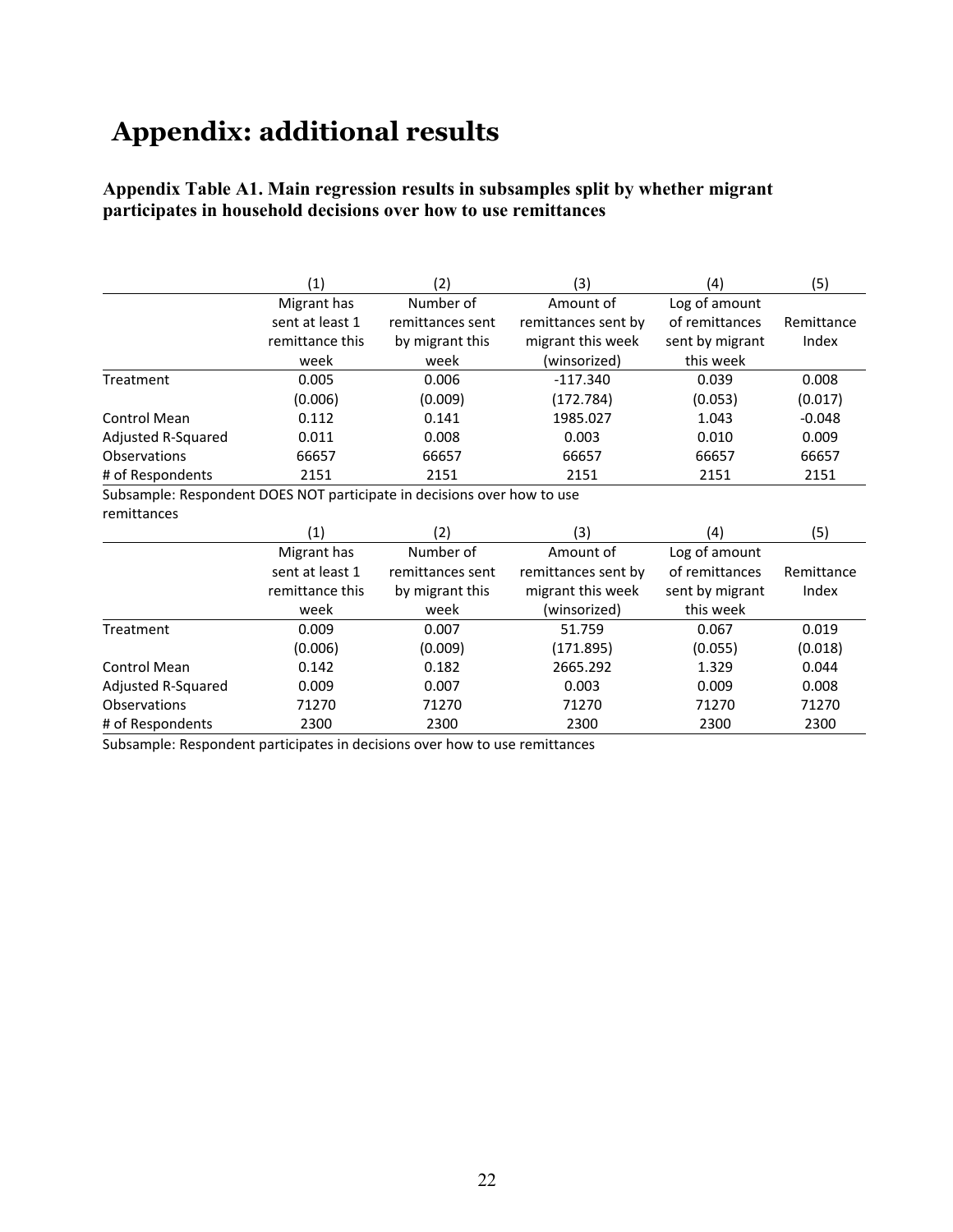### **Appendix Table A2. Main regression results in subsamples split by whether migrant wishes they had more control over remittances**

|                     | $\left( 1\right)$ | '2)              | (3)                 | (4)             | (5)        |
|---------------------|-------------------|------------------|---------------------|-----------------|------------|
|                     | Migrant has       | Number of        | Amount of           | Log of amount   |            |
|                     | sent at least 1   | remittances sent | remittances sent by | of remittances  | Remittance |
|                     | remittance this   | by migrant this  | migrant this week   | sent by migrant | Index      |
|                     | week              | week             | (winsorized)        | this week       |            |
| Treatment           | 0.006             | 0.009            | $-45.362$           | 0.050           | 0.013      |
|                     | (0.005)           | (0.008)          | (155.629)           | (0.048)         | (0.015)    |
| Control Mean        | 0.120             | 0.152            | 2164.920            | 1.119           | $-0.023$   |
| Adjusted R-Squared  | 0.011             | 0.008            | 0.004               | 0.010           | 0.009      |
| <b>Observations</b> | 86925             | 86925            | 86925               | 86925           | 86925      |
| # of Respondents    | 2805              | 2805             | 2805                | 2805            | 2805       |

Subsample: Respondent DOES NOT wish they had more control over how recipient uses remittances

|                     | (1)             | (2)              | (3)                 | (4)             | (5)        |
|---------------------|-----------------|------------------|---------------------|-----------------|------------|
|                     | Migrant has     | Number of        | Amount of           | Log of amount   |            |
|                     | sent at least 1 | remittances sent | remittances sent by | of remittances  | Remittance |
|                     | remittance this | by migrant this  | migrant this week   | sent by migrant | Index      |
|                     | week            | week             | (winsorized)        | this week       |            |
| Treatment           | 0.006           | 0.009            | $-45.362$           | 0.050           | 0.013      |
|                     | (0.005)         | (0.008)          | (155.629)           | (0.048)         | (0.015)    |
| Control Mean        | 0.120           | 0.152            | 2164.920            | 1.119           | $-0.023$   |
| Adjusted R-Squared  | 0.011           | 0.008            | 0.004               | 0.010           | 0.009      |
| <b>Observations</b> | 86925           | 86925            | 86925               | 86925           | 86925      |
| # of Respondents    | 2805            | 2805             | 2805                | 2805            | 2805       |

Subsample: Respondent wishes they had more control over how recipient uses remittances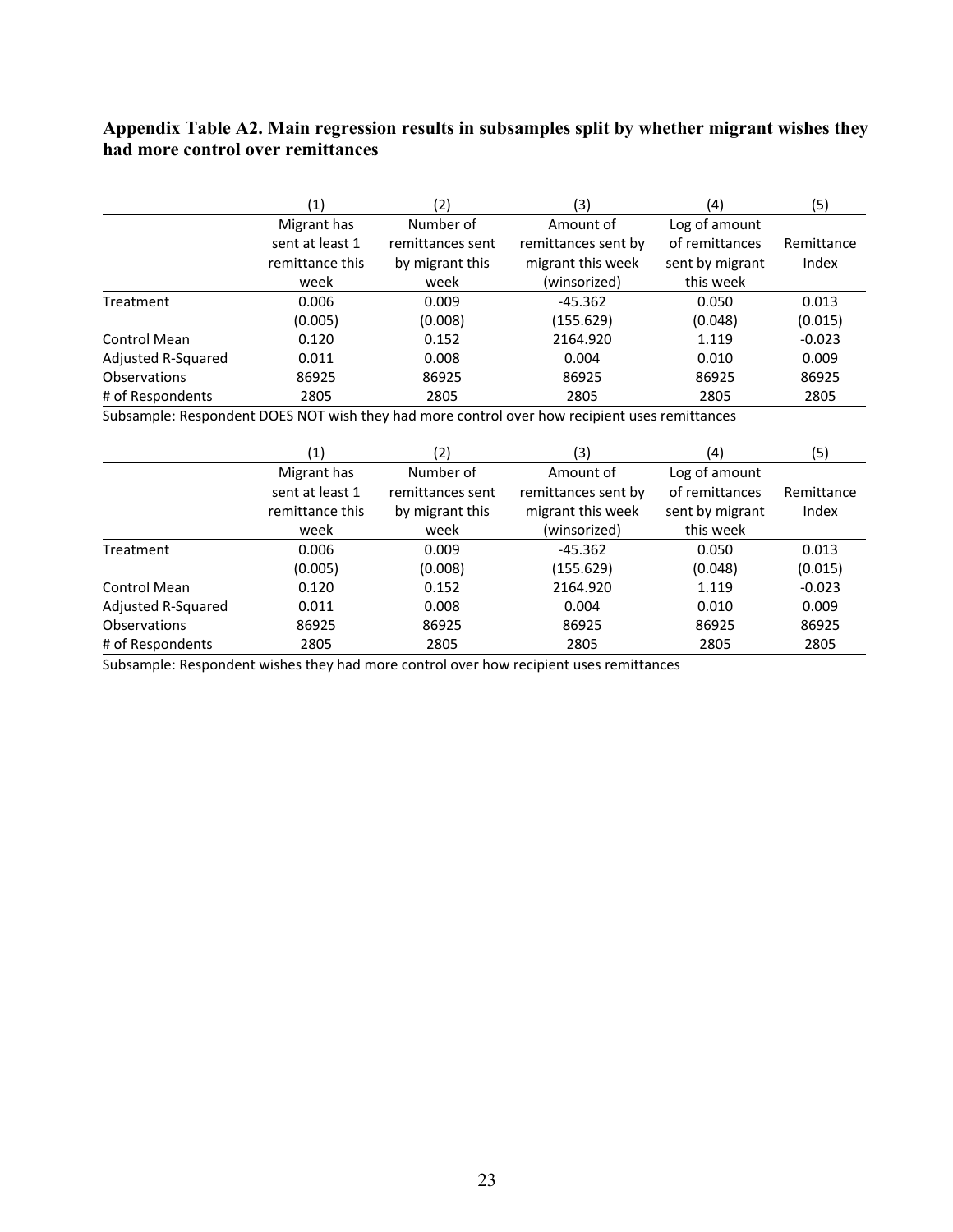### **Appendix Table A3. Main regression results in subsamples split by whether migrant sent any SMS message prior to treatment**

|                     | (1)             | (2)              | (3)                 | (4)             | (5)        |
|---------------------|-----------------|------------------|---------------------|-----------------|------------|
|                     | Migrant has     | Number of        | Amount of           | Log of amount   |            |
|                     | sent at least 1 | remittances sent | remittances sent by | of remittances  | Remittance |
|                     | remittance this | by migrant this  | migrant this week   | sent by migrant | Index      |
|                     | week            | week             | (winsorized)        | this week       |            |
| Treatment           | 0.005           | 0.004            | $-28.694$           | 0.039           | 0.009      |
|                     | (0.004)         | (0.006)          | (116.547)           | (0.038)         | (0.012)    |
| Control Mean        | 0.094           | 0.117            | 1749.371            | 0.877           | $-0.097$   |
| Adjusted R-Squared  | 0.006           | 0.004            | 0.002               | 0.006           | 0.005      |
| <b>Observations</b> | 107193          | 107193           | 107193              | 107193          | 107193     |
| # of Respondents    | 3459            | 3459             | 3459                | 3459            | 3459       |

Subsample: Migrant sent NO SMS to any recipient during pre‐treatment period

|                     | (1)                                | (2)                                 | (3)                                      | (4)                               | (5)                 |
|---------------------|------------------------------------|-------------------------------------|------------------------------------------|-----------------------------------|---------------------|
|                     | Migrant has                        | Number of                           | Amount of                                | Log of amount                     |                     |
|                     | sent at least 1<br>remittance this | remittances sent<br>by migrant this | remittances sent by<br>migrant this week | of remittances<br>sent by migrant | Remittance<br>Index |
|                     | week                               | week                                | (winsorized)                             | this week                         |                     |
| Treatment           | 0.004                              | 0.003                               | $-209.616$                               | 0.018                             | 0.001               |
|                     | (0.011)                            | (0.018)                             | (357.557)                                | (0.098)                           | (0.033)             |
| Control Mean        | 0.242                              | 0.317                               | 4325.998                                 | 2.251                             | 0.328               |
| Adjusted R-Squared  | 0.032                              | 0.025                               | 0.011                                    | 0.031                             | 0.029               |
| <b>Observations</b> | 30734                              | 30734                               | 30734                                    | 30734                             | 30734               |
| # of Respondents    | 992                                | 992                                 | 992                                      | 992                               | 992                 |

Subsample: Migrant sent at least ONE SMS to any recipient during pre‐treatment period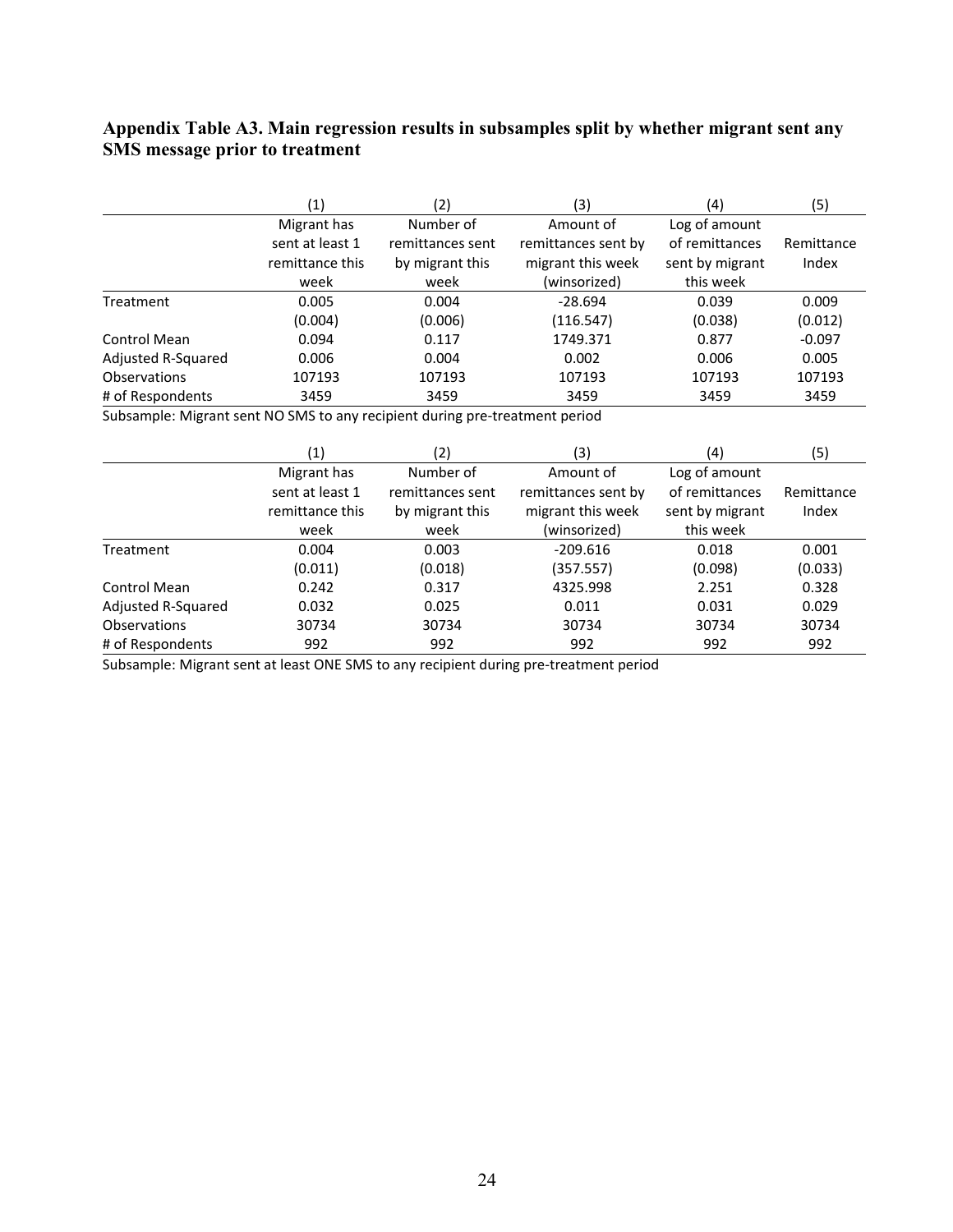| (5)        |
|------------|
|            |
| Remittance |
| Index      |
|            |
| 0.012      |
| (0.021)    |
| $-0.098$   |
| 0.006      |
| 35637      |
| 1150       |
|            |

### **Appendix Table A4. Main regression results in subsamples split by whether migrant is male**

Subsample: Respondent is Male

|                     | (1)             | (2               | (3)                 | (4)             | (5)        |
|---------------------|-----------------|------------------|---------------------|-----------------|------------|
|                     | Migrant has     | Number of        | Amount of           | Log of amount   |            |
|                     | sent at least 1 | remittances sent | remittances sent by | of remittances  | Remittance |
|                     | remittance this | by migrant this  | migrant this week   | sent by migrant | Index      |
|                     | week            | week             | (winsorized)        | this week       |            |
| Treatment           | 0.006           | 0.008            | $-8.133$            | 0.045           | 0.013      |
|                     | (0.005)         | (0.008)          | (145.610)           | (0.047)         | (0.015)    |
| Control Mean        | 0.140           | 0.179            | 2532.641            | 1.301           | 0.034      |
| Adjusted R-Squared  | 0.011           | 0.008            | 0.004               | 0.010           | 0.010      |
| <b>Observations</b> | 102290          | 102290           | 102290              | 102290          | 102290     |
| # of Respondents    | 3301            | 3301             | 3301                | 3301            | 3301       |

Subsample: Respondent is Female